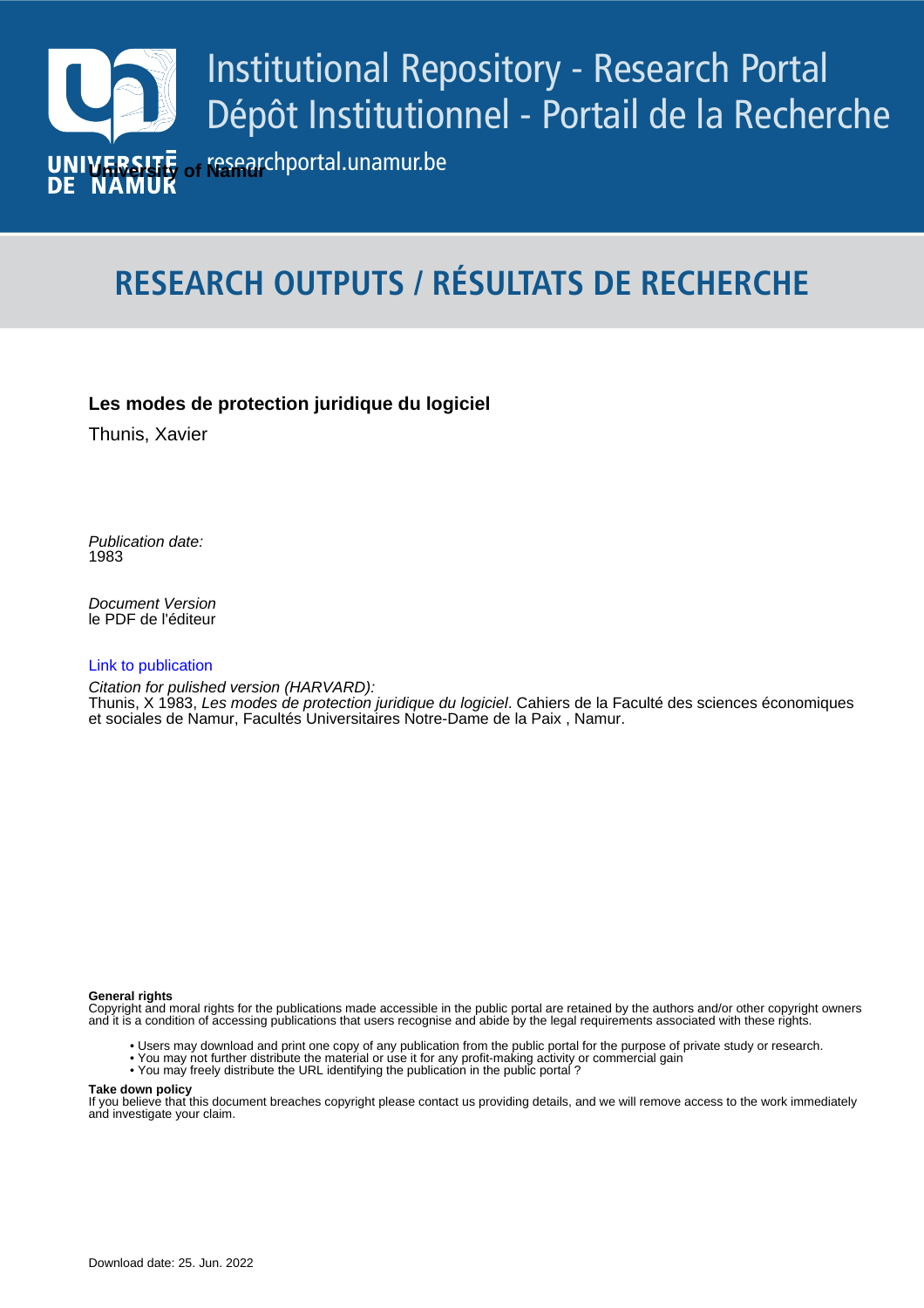

# CA. IIERS DE LA FACULTE DES SCIENCES ECONOMIQUES ET SOCIALES DE NAMUR

# Les modes de protection juridique du logiciel



# Xavier THUNIS

Mai 1983

# FACULTES UNIVERSITAIRES NOTRE-DAME DE LA PAIX-

Ľ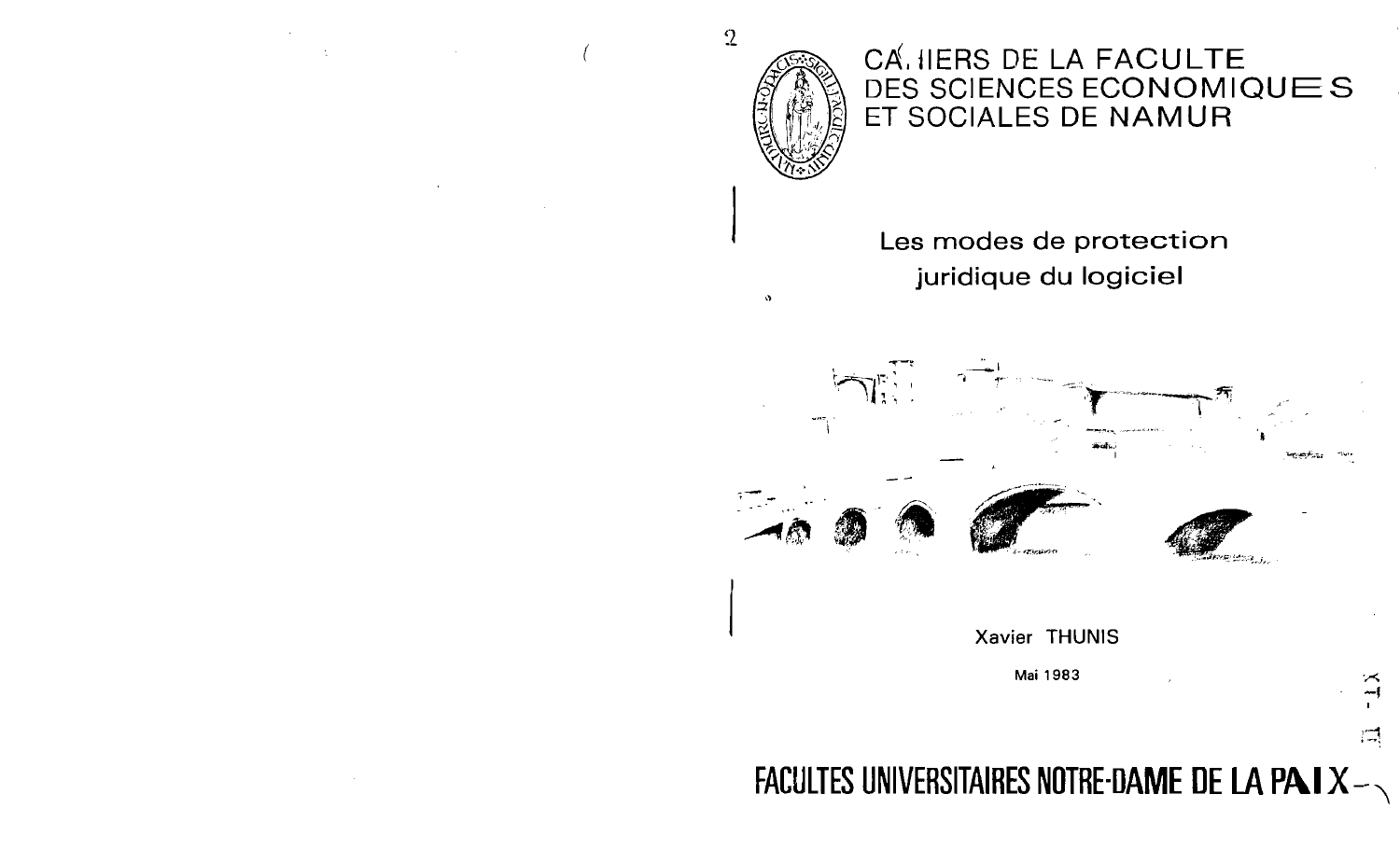$\kappa$ . $\sim$ 

#### CAHIERS DE LA FACULTE DES SCIENCES ECONOMIQUES **ET SOCIALES DE NAMUR**

#### SERIE RECHERCHE - N° 50

SERIE RECHERCHE. N° 50<br>A Jaur, en la remeure ciant<br>les discursions de centre cette

**Xavier THUNIS** 

Mai 1983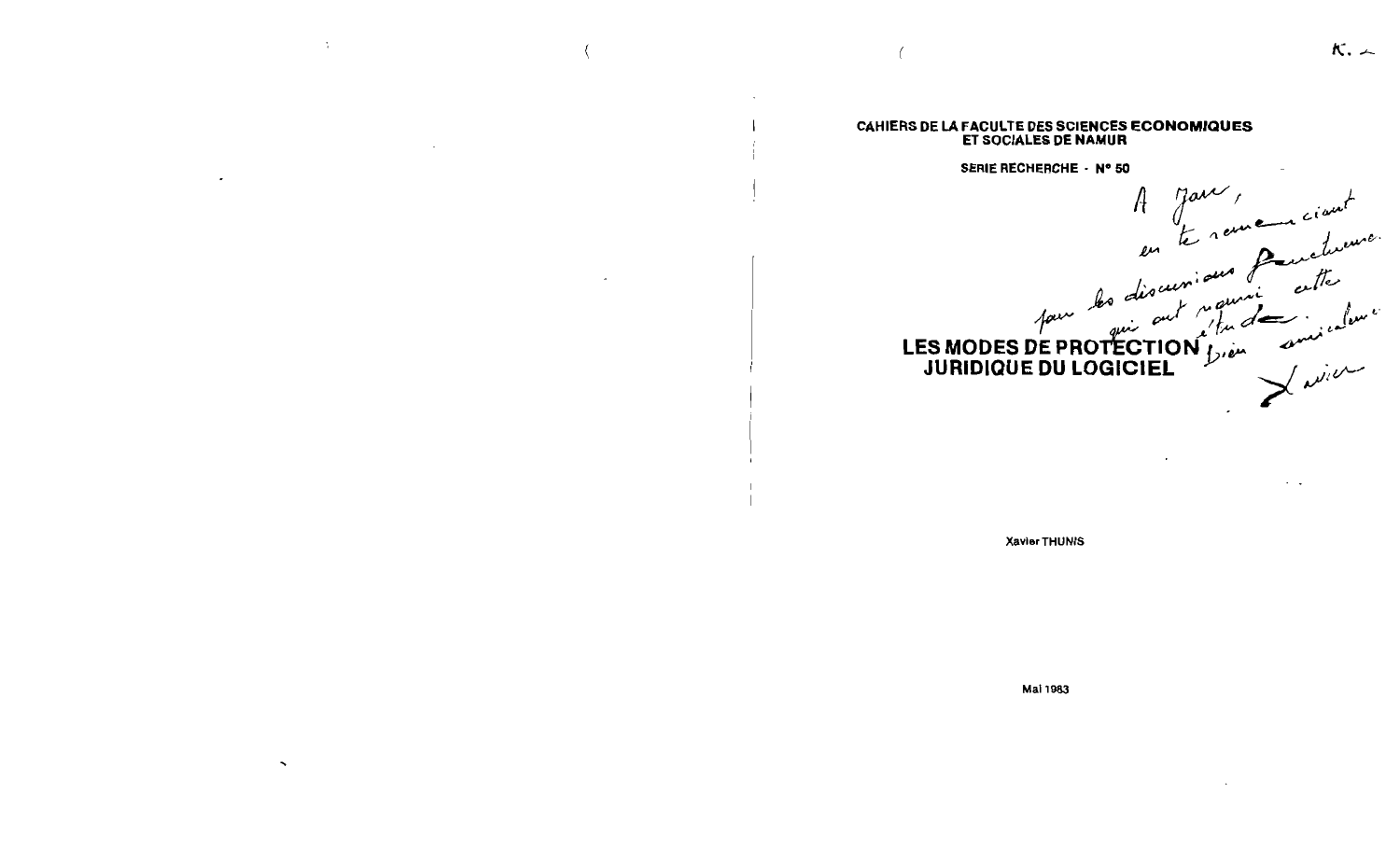Les Cahiers de la Faculté des Sciences Economiques et Sociales de Namur présentent des travaux du corps académique et scientifique de la Faculté et sont regroupés en trois séries :

- Série : Cahiers de Recherche (couverture bieue)
- Série : Cahiers de Formation Continuée (couverture beige)
- Série : Documents et Points de Vues (couverture verte)

Ces cahiers reflètent les opinions et réflexions de leur auteur. Elles ne sont pas nécessairement partagées par ses collègues et n'engagent pas les Facultés

#### Adresse de contact :

Faculté des Sciences Economiques et Sociales, Facultés Universitaires Notre-Dame de la Paix, Rempart de la Vierge, 8,

B-5000 **NAMUR** Belgique

#### LES MODES DE PROTECTION JURIDIQUE DU LOGICIEL

Table des matières

CHAPITRE 1 - GENERALITES

#### I. DONNEES TECHNIQUES

Section 1 : La notion de programme §1 Programme et algorithme

- 
- §2 Le programme : définition et distinctions

Section 2 : La programmation

II. CARACTERISTIQUES ECONOMIQUES DU LOGICIEL

III. QUESTIONS AU JURISTE

CHAPITRE II - LA PROTECTION DU LOGICIEL EN DROIT POSITIE

#### I. PROTECTION PRIVATIVE

Section 1 : La protection par brevet

§1 Droit positif

- A. Le droit américain
- B. Le droit français
- C. Le droit allemand

§2 Perspectives critiques

- A. La concrétisation du programme
- B. Programme et activité inventive
- C. L'inadaptation du droit des brevets

Section 2 : La protection par le droit d'auteur

#### §1 Droit positif

- A. Le droit américain
- **B.** Le droit français
- C. Le droit allemand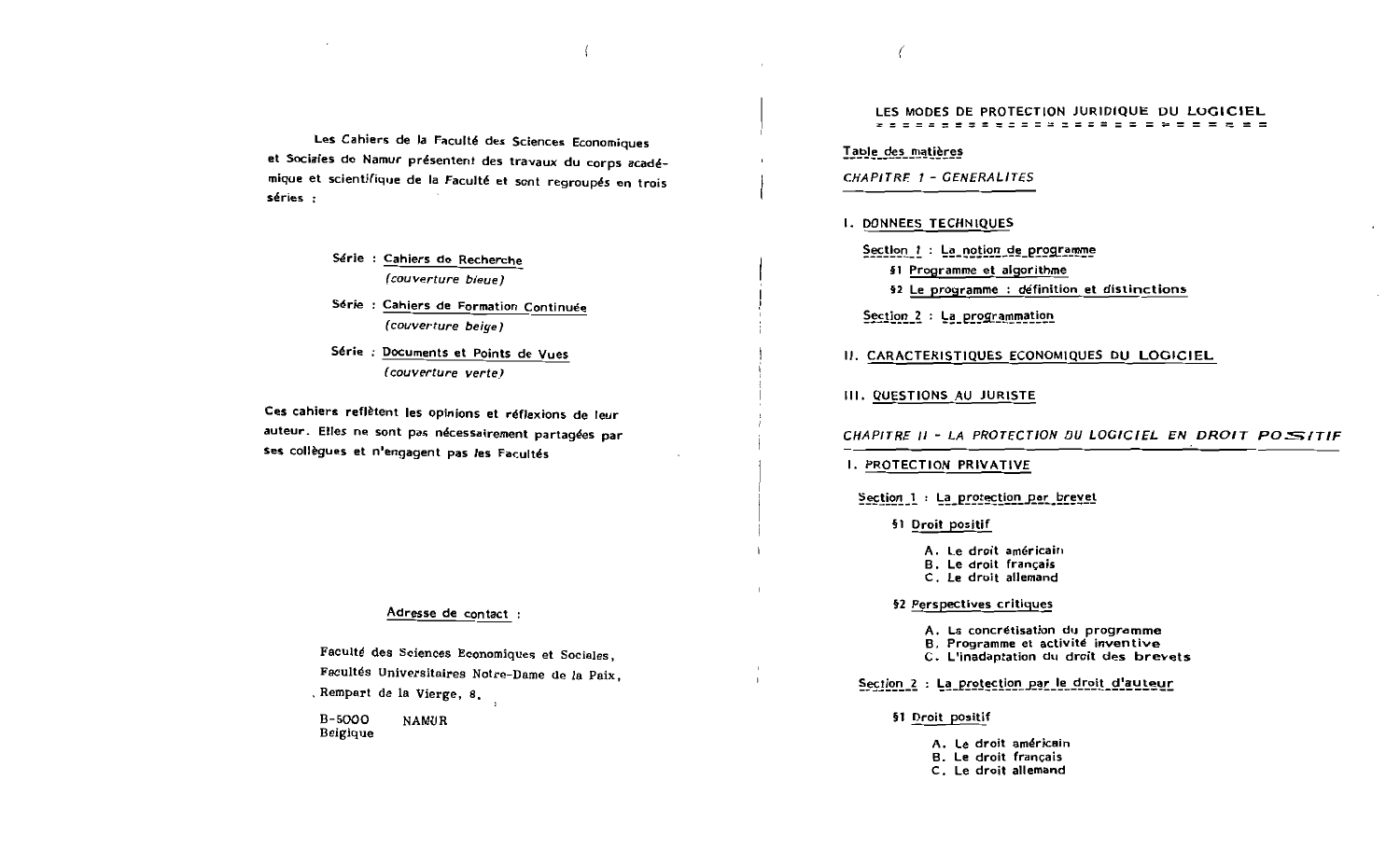#### §2 Perspectives critiques

- A. Programme d'ordinateur où est le fond? où est la forme?
- B. Programme et originalité
- C. Inadaptation du droit d'auteur

## II . PROTECTION NON PRIVATIVE

- Section 1 : Secret et droit pénal
- Section 2 : Secret et droit des contrats
- Section 3 : La responsabilité civile délictuelle

CHAPITRE III - CONCLUSIONS : VERS UNE LEGISLATION SPECI-

**FIQUE** 

Le logiciel exige, pour sa création, des investissements considérables en hommes et en temps que certains utilisateurs préfèrent éviter en recourant au copiage de programmes déjà existants.

 $-1-$ 

Le brevet, le droit d'auteur, le secret et J'action en concurrence déloyale sont différentes techniques juridiques envisageables pour prévenir ou sanctionner le "pillage" de logiciel.

 $\mathcal{L}^{\pm}$ 

Est-il pertinent sur le plan théorique, efficace sur le plan pratique, d'appliquer des modes de protection traditionnels à une réalité aussi neuve et aussi difficile à cerner que le logiciel? Telle est la question à laquelle on tente de répondre.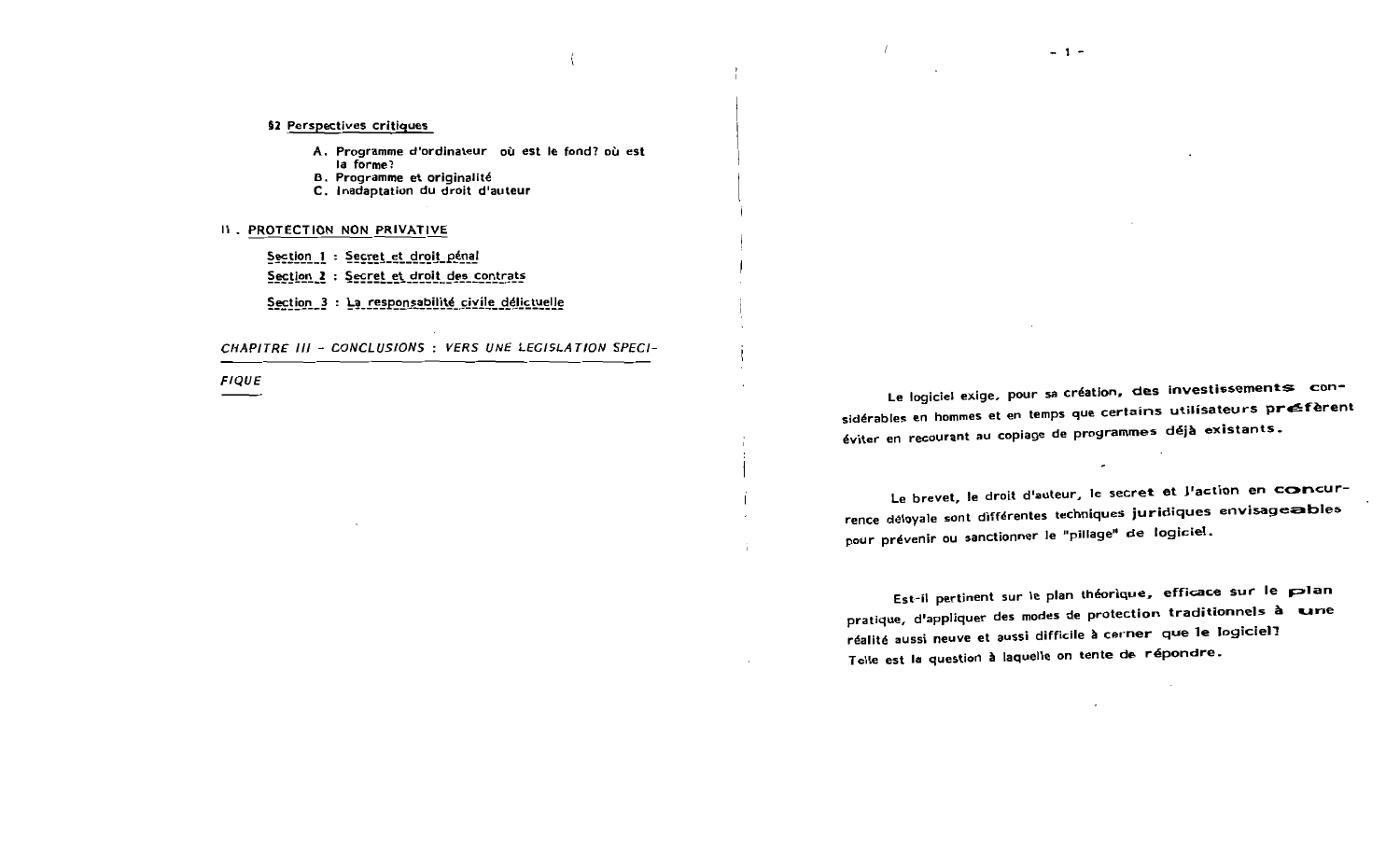$-2-$ 

LES MODES DE PROTECTION JURIDIQUE DU LOGICIEL 

 $\mathbf{1}$ . Soulevée voici une quinzaine d'années, la question de la protection juridique du logiciel est toujours d'actualité (1).

Les écrits publiés sur le sujet ne manquent pas. Leur lecture révèle que, si le principe même d'une protection juridique du logiciel n'est pas contesté, l'accord ne s'est pas encore dégagé sur les modalités qu'elle peut revêtir. Aussi, cet article est-il surtout un article de synthèse dans un domaine touffu, mais déjà exploré.

Partant de la constatation qu'une protection juridique du logiciel est nécessaire, on souligne que cette protection doit prendre en compte les caractéristiques techniques et économiques de l'objet qu'elle entend régir (Chapitre I).

Les systèmes de droit existants offrent-ils au producteur de logiciel des moyens adéquats pour protéger sa création? La réponse est négative. En effet, au regard de l'importance économique du logiciel, la protection offerte par le droit positif est déficiente et les arguments juridiques invoqués pour en régler les modalités d'application sont contestables (Chapitre II).

Plutôt que de solliciter le droit positif pour l'appliquer à une réalité qui lui est étrangère, mieux vaut, semble-t-il, envisager des formules de protection nouvelles (Chapitre III).

Nous remercions Maître J.-J. EVRARD, Avocat à la Cour d'Appel de Bruxelles et MM. Y. POULLET et J. ROULIN du Centre Informatique et Droit de Namur pour leurs précieux conseils lors de la rédaction de cet article.

CHAPITRE I - GENERALITES

Pour comprendre les problèmes juridiques que pose le logiciel (2) (111), il faut en examiner la composante technique, c'esta-dire le programme stricto sensu (1). Il faut aussi en exposser les caractéristiques économiques (II).

**L. DONNEES TECHNIQUES** 

Le programme peut être envisagé de deux points de vue, l'un statique définissant ce qu'est un programme (Section 1) \_ l'au-3. tre dynamique décrivant comment s'élabore un programme (Section 2).

## Section 1 : La notion de programme

§1 Programme et algorithme

Tout programme est élaboré en fonction d'une méthode, d'une 4. démarche de type logique : l'algorithme qui est en quelque sorte "l'esprit ou la pensée du programme" (3).

Pour comprendre ce qu'est le programme, il faut donc comprendre ce qu'est l'algorithme qui le sous-tend. De façon générale, on définira ce dernier comme un procédé , une manière d'obtenir un résultat déterminé. Son utilisation ne se limite donc pas à la solution de difficultés mathématiques ; chacun, pour résoudre ses problèmes quotidiens, utilise des algorithmes tels une recette de cuisine ou le mode d'emploi d'un shampooing (4). Plus précisément, l'algorithme peut être défini comme "une suite finie de règles à appliquer dans un ordre déterminé à un nom bre fini de données pour arriver en un nombre fini d'étapes à un certain résultat et cela indépendamment des données (5).

5. Soit, par exemple, l'algorithme permettant de trouver le plus grand de 3 nombres (6) :



 $-3-$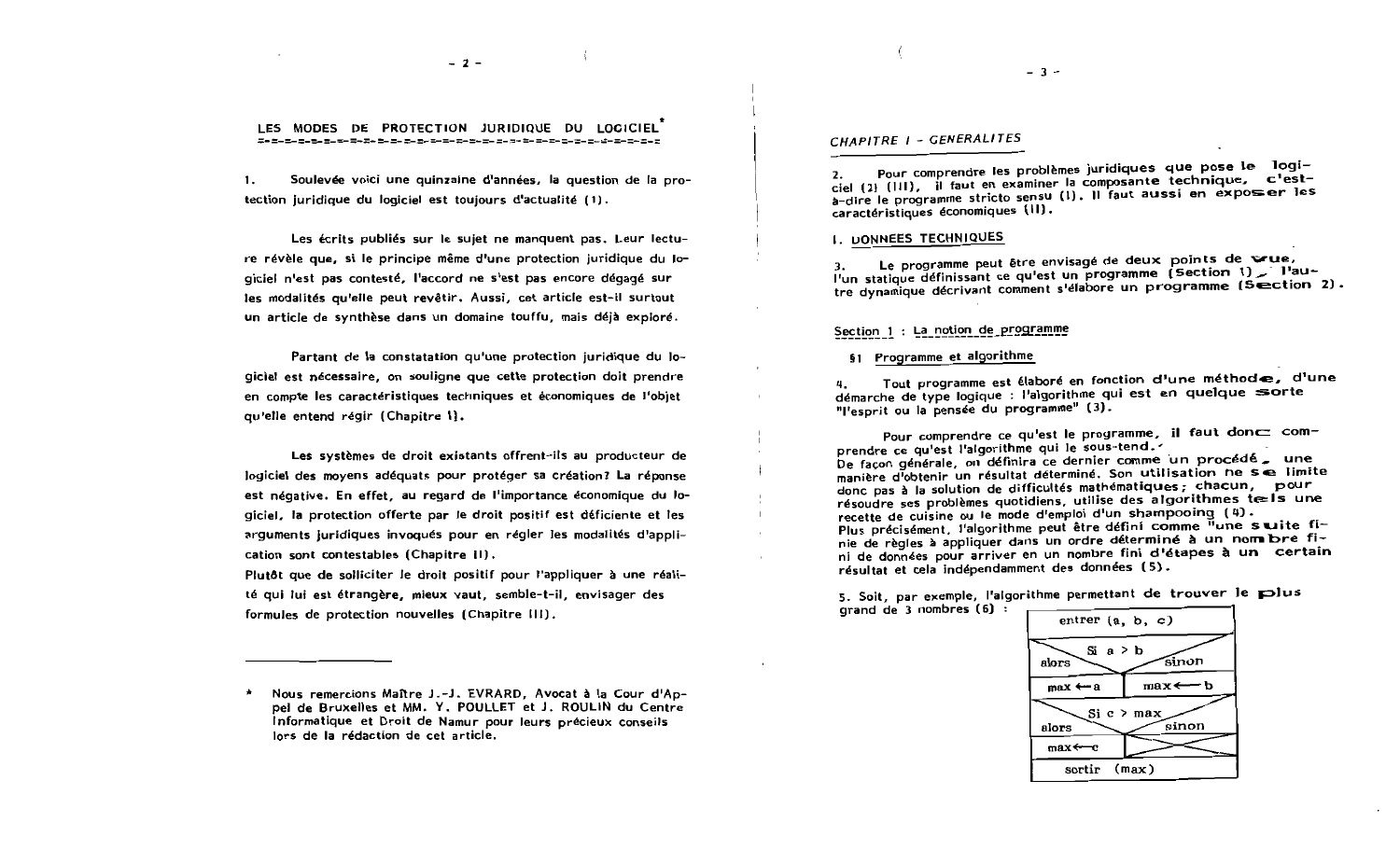$-5 -$ 

Le programme n'est pas autre chose que l'expression de l'algorithme dans un langage de programmation, compréhensible par la machine (l'ordinateur).

§2 Le programme : définition et distinction

Parmi de multiples définitions du programme, on retiendra 6. celle proposée récemment par l'Organisation Mondiale de la Propriété Intellectuelle (O.M.P.I.) dans l'article 1er des "Dispositions-types sur la protection du logiciel" (7) : le programme d'ordinateur désigne "un ensemble d'instructions pouvant, une fois transposé sur un support déchiffrable par machine, faire indiquer, faire accomplir ou faire obtenir une fonction, une tâche ou un résultat particuliers par une machine capable de faire du traitement de l'information" (8).

Le caractère général de cette définition, qui rappelle naturel- $7<sup>1</sup>$ lement celle de l'algorithme que le programme incorpore, ne doit pas tromper. Les programmes n'ont pas tous la même fonction (A), ils s'adaptent aux besoins d'un nombre plus ou moins grand d'utilisateurs  $(B)$ . Ainsi, on distingue:

- A. Programmes du système d'exploitation et programmes d'application (operating systems programs et application proarams) (9)
- Les programmes constituant le système d'exploitation auxquels on rattachera certains programmes utilitaires (compilateur, assembleur, éditeur, ...) sont liés au fonctionnement même de la machine et permettent de profiter au mieux des possibilités de celle-ci. Ils gèrent notamment les mémoires auxiliaires et centrales de l'ordinateur, prennent en charge les fonctions d'enchaînement des travaux d'utilisateurs,  $\ldots$  (10).
- Les programmes d'application sont ceux réalisés pour les besoins les plus divers des utilisateurs. Ils permettent le traitement des données définies concrètement. A titre d'illustration, on citera les programmes de gestion financière, les programmes calculant le salaire des travailleurs d'une entreprise, ...

Les programmes d'application permettent à l'utilisateur d'employer la machine (une fois pourvue de ses programmes d'exploitation) à l'accomplissement de ses tâches particulières  $(11)$ .

B. Programmes standards (ou progiciels ou "packages") et programmes spécifiques

Parmi les programmes d'application, on distingue ceux qui

sont concus pour satisfaire les besoins d'un nomt re élevé d'utilisateurs (progiciels ou "packages") de ceux qui, sur mesure, répondent à des besoins particuliers de  $\blacksquare$  utilisateur (programmes spécifiques ou programmes déd la cacés). Les premiers sont évidemment plus vulnérables at a pillage que les seconds.

#### Section 2 : La programmation

L'informatique est la science du traitement logique e t automa-Я. tique de l'information (12). Le programme est, en quelque  $\equiv$ orte. "l'intellect" du système de traitement, tandis que l'ordinate ur en constitue l'aspect matériel (13). Il est en effet le moyen pa r lequel l'homme communique à la machine des instructions dans un Iangage qui est compréhensible par cette dernière.

La formulation d'une séquence d'instructions dans u man langage "de haut niveau" (Fortran, Cobol, ...) assimilable par l'or edinateur constitue précisément l'objet de la programmation au sens  $\leq$  trict. On ne saurait cependant la réduire à cette seule opération de <sup>en</sup>codage". car l'élaboration d'un programme nécessite toute une étude destinée  $\lambda$  sérier les données et  $\lambda$  fournir les solutions d'un problème souvent complexe.

9. Voici, brièvement décrites, les différentes étapes de réalisation d'un programme (14) :

- La première phase consiste en une analyse : celle-ci poste sur l'examen du problème à traiter, la définition des object ifs à atteindre et les moyens d'aboutir en partant des donné es aux résultats fixés. L'analyste élabore un organigramme "squeenlette ou ossature" du programme qui décrit l'enchainement des conérations arithmétiques ou logiques à effectuer pour passer des econnées  $au(x)$  résultat(s)  $fixé(s)$ .
- La seconde phase consiste en une transposition : il reste en effet à traduire l'organigramme ou la représentation algor fithmique dans un langage de programmation assimilable par l'ord inateur (Algol. Fortran. Cobol. Pascal. ...) (15) (16).

#### II. CARACTERISTIQUES ECONOMIQUES DU LOGICIEL

Sur le plan économique, on retiendra 4 caractéristic ues es- $10<sub>1</sub>$ sentielles de l'industrie du logiciel :

#### 1. L'importance croissante du logiciel

La part dévolue au logiciel a considérablement augmestrie : elle atteindrait aujourd'hui 70% des investissements consacrés aux systèmes informatiques (17).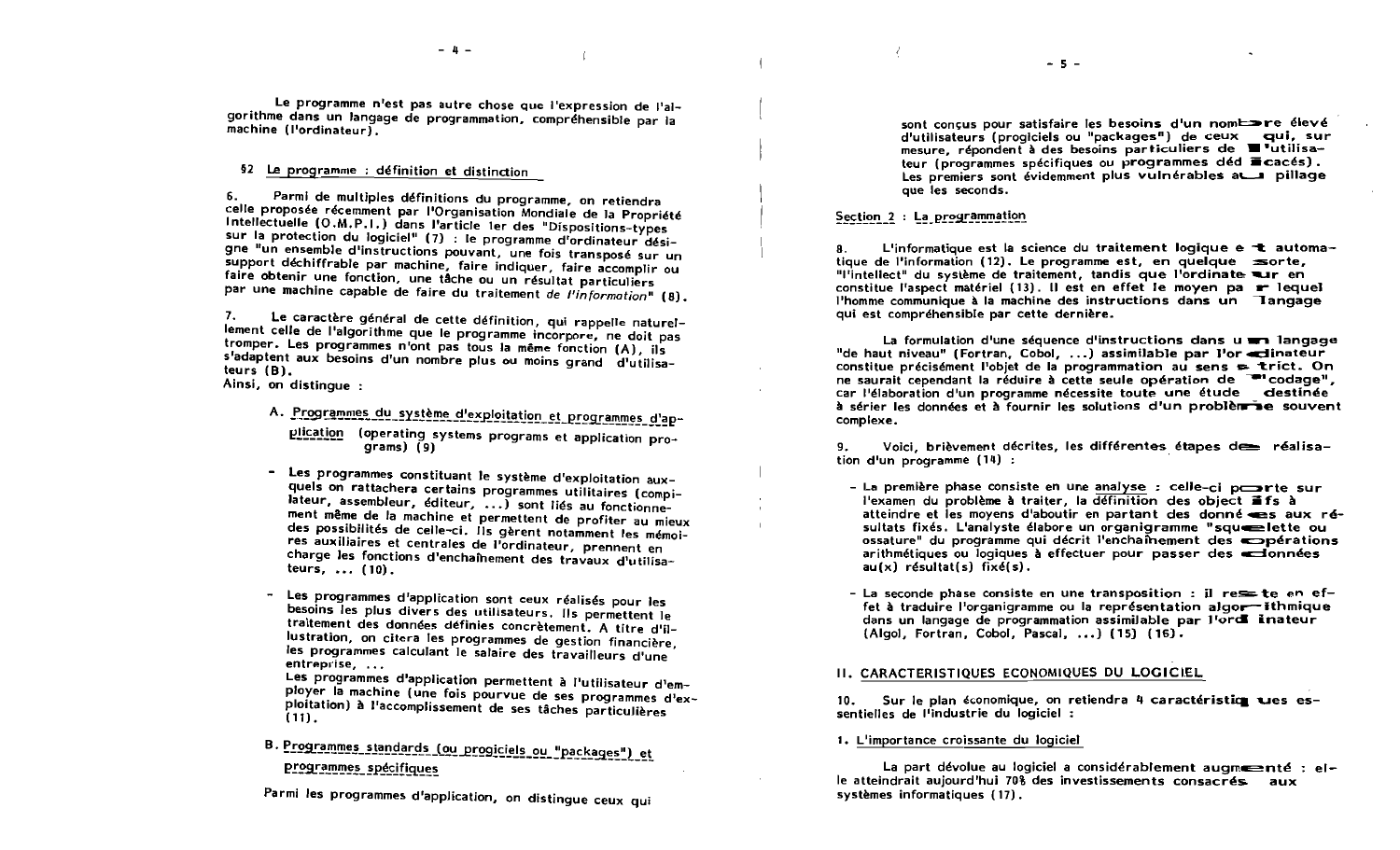Cette importance accrue va de pair avec la pratique, courante depuis quelques années, du dégroupage (18) (ou "unbundling") par laquelle les grandes sociétés dissocient, sur le plan commercial, la fourniture du matériel et celle des programmes. Ces entreprises "mixtes", constructrices de matériel et créatrices de logiciel s'opposent à des entreprises de programmation indépendantes ne fabriquant que du logiciel dont elles réclament la protection.

- 2. La mobilité de la main-d'oeuvre
- 3. La dimension internationale et :
- 4. Le caractère oligopolistique de l'industrie du logiciel sont trois autres caractéristiques qui doivent être signalées pour comprendre les enieux mais également les contraintes d'une protection des programmes.

## III. QUESTIONS AU JURISTE

L'approche, jusqu'ici descriptive, a permis de dégager cer- $11.$ taines caractéristiques techniques et économiques du logiciel. Une appréhension correcte du phénomène est en effet utile pour comprendre la portée des deux questions suivantes :

- le logiciel doit-il être protégé? Le principe d'une protection estil admissible?
- comment le logiciel doit-il être protégé? Quelles sont les modalités de protection reconnue nécessaire?
	- 1. Quant au principe d'une protection

Il est unanimement reconnu qu'une protection juridique du lo-12. giciel s'impose pour les raisons suivantes (19) :

- par souci d'équité, parce que le logiciel implique des recherches et des investissements importants. L'industriel, qui a engagé des fonds et des hommes pour aboutir à la création d'un logiciel utile mérite récompense (20).
- Par souci de promouvoir l'intérêt général également, car une protection adéquate stimulerait tant la création que la diffusion de programmes utiles au monde industriel et scientifique donc à la société.

La convergence de l'intérêt individuel et du progrès social plaide donc pour la protection du logiciel.

#### 2. Quant aux modalités d'une protection

Les données techniques et économiques dégagées plus haut  $13.$ sont en quelque sorte les "contraintes" qui orientent le contenu et les modalités d'une protection juridique adéquate du logiciel.

a) Sur le plan économique :- La protection ne devrait pas confé $r = r^2$  son beneficiaire un titre trop complet (par  $ex$ ,  $ur$  monopole d'exploitation) sous peine de conforter les tendances oligopolistiques du marché de l'informatique. Le recours des entreprises au logiciel serait rendu trop onéreux par suite des frais supplémentaires qu'impliquerait l'utilisation de programmes surprotégés.

Finalement, l'industrie du logiciel serait elle-même affectée par "l'effet pervers" d'une législation trop protectrice.

- La dimension internatioriale de l'industrie informatique et la mobilité d'une main-d'oeuvre très qualifiée à l'intérieur et à l'extérieur des frontières requièrent qu'une protection efficace déborde le cadre national.

- b) Le type de protection offert au programme dépend de la conception que le créateur ou l'interprète s'en font. ⊂'est-à-dire de leur manière de qualifier une réalité technique. Cette réalité est très fuvante : le programme présente en effet un aspect intellectuel indéniable où le juriste verra soit un procédé de solution, fruit éventuellement d'une activité inventive, soit l'expression d'une solution pouvant révéler la personnalité de son auteur. La programme présente aussi un aspect matériel incontestable en tant que série d'iristructions incorporée dans des supports cartes ou bandes magnétiques.
- Dans un premier temps, le problème se pose donc de détermi- $14.$ ner la nature juridique des programmes "qui sont à la fois des procédés de solution, des séries d'instruction, des outils de travail assurant une fonction technique et le résultat d'une création intellectuelle. ..." (21) (22).

Dans un second temps peut intervenir la distinction, dégagée plus haut (supra nº 7), entre programmes d'exploitation et programmes d'application.

Comme l'écrit M. LAMBERT (23) : "Certains programmes sont plus spécialement destinés à permettre le traitement de données particulières définies concrètement. Ils sont, par la suite, établis beaucoup plus en fonction de la structure de ces données et des résultats que des organes de l'ordinateur. D'autres, au contraire, ont pour but d'améliorer la technique de fonctionnement des organes de l'ordinateur en assurant soit une utilisation plus économique du temps, soit la prise en charge d'opérations générales. Cette distinction mérite d'être soulignée, car elle permettra peut-être d'établir des catégories de programmes distincts susceptibles de faire naître des droits de nature différente".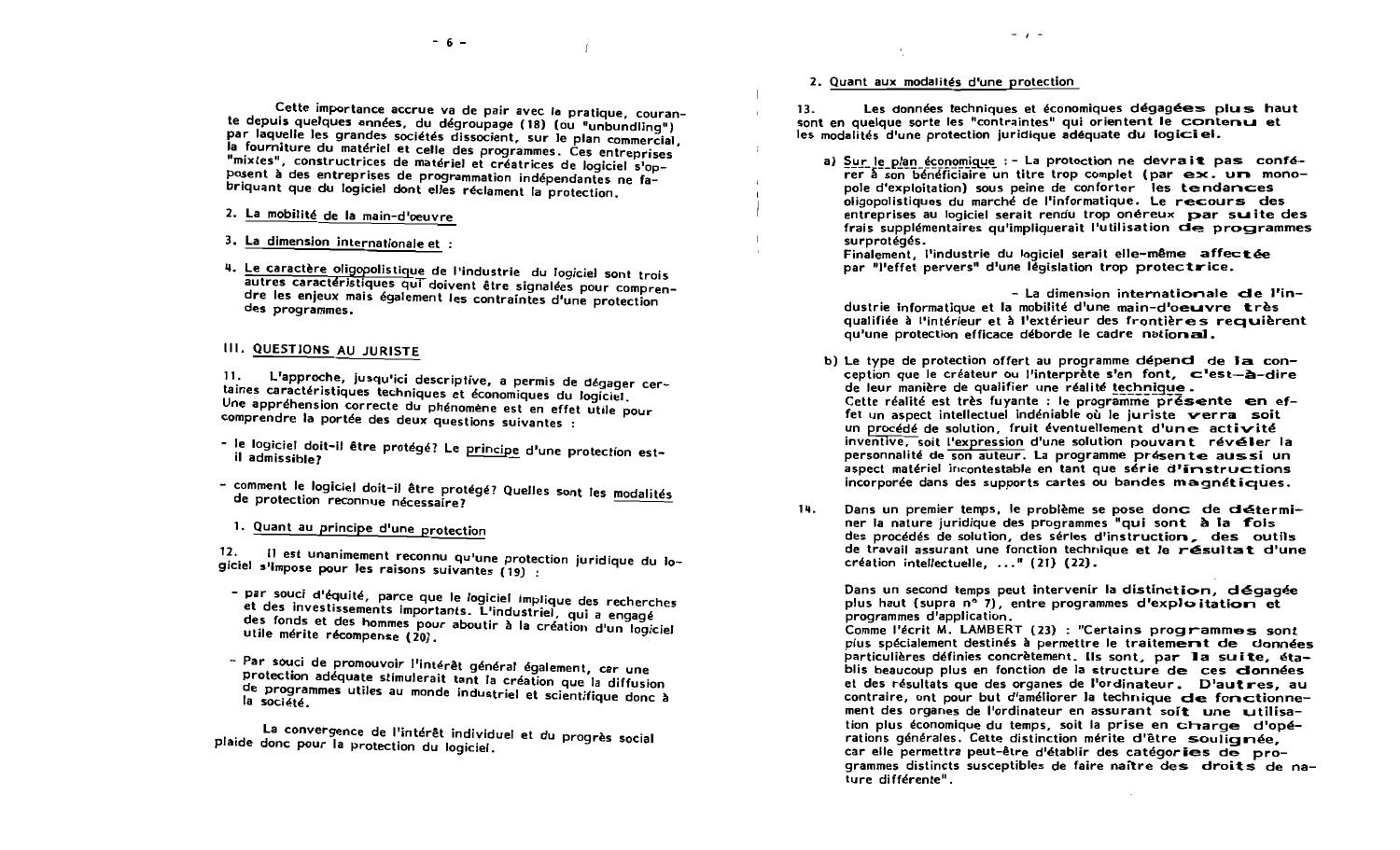- 8 -

- 9 -

CHAPITRE II - LA PROTECTION DU LOGICIEL EN DROIT POSITIF

15. La réflexion menée jusqu'ici a fait abstraction des possibilités de protection que le droit positif d'inspiration libérale offre au créateur de logiciel.

Dans le système économique libéral, un monopole légal récompense et stimule le créateur en lui assurant une protection privative, une exclusivité sur sa création originale ou nouvelle, qu'elle soit de forme (oeuvre artistique ou littéraire protégée par le droit d'auteur) ou technique (invention protégée par le droit des brevets) (i).

L'application du droit d'auteur ou du droit des brevets au programme suppose que celui-ci puisse être qualifié d'invention ou d'oeuvre littéraire et artistique, ce qui souligne l'importance que revêt la détermination de sa nature juridique.

Dans la mesure où la technique du monopole est inutilisable. le créateur de logiciel dispose de movens de protection non privative tels le secret (de fabrique ou d'affaires) ou l'action en responsabilité ouverte contre le tiers qui s'approprie malhonnêtement le contenu du programme gardé secret (III).

#### I. Protection privative

16. Le droit belge n'a pas encore réglé explicitement la question de la protection des programmes par le brevet ou par le  $d$ roit  $d'$ auteur  $(24)$ .

Aussi a-t-il paru intéressant de travailler dans une perspective de droit comparé pour dégager de grandes orientations susceptibles d'influencer le législateur ou le juge bel $ges.*$ 

Section 1 - La protection par brevet

17. On montre ici comment les droits (24) américain, français et allemand ont envisagé les modalités d'application au programme du droit des brevets.

#### A. Le droit américain

١

- Aux Etats-Unis, les autorités fédérales tiennent le pouvoir  $18.$ de délivrer les brevets de la constitution même. Celle-ci dispose en effet : "The Congress shall have Power... to promote the Progress of Science and useful Arts, by securing for limited Times to Authors and Inventors the exclusive Right to their respective Writings and Discoveries..."  $(25)$ .
- Le Congrès n'a cependant que peu légiféré dans le domaine  $19.$ des brevets, laissant le soin au "Patent Office" (bureau américain des brevets) et au pouvoir judiciaire de mettre en oeuvre les grands principes.
	- La législation actuelle date du 19 juillet 1952 (26). En son article 101, elle dispose : "whoever invents or discovers any new and useful process, machine, manufacture, or composition of matter, or any new and useful improvement theoreof, may obtain a patent therefor..." (27). Il ressort du texte qu'une demande de brevet peut viser un obiet du monde physique (un produit), soit un procédé (process)  $(28)$ .

Le brevet ne sera accordé qu'au produit ou au procédé répondant aux conditions d'utilité, de nouveauté (article 102) et de "non-évidence" (29).

- 20. La jurisprudence américaine relative à la brevetabilité des programmes est abondante. On limitera l'étude à trois cas ' significatifs tranchés par la Cour Suprême.
	- . C'est le 20 novembre 1972 (30) que la Cour Suprême, pour la première fois, eut à connaître de la brevetabilité d'un programme.

Gary BENSON et Arthur TABBOT avaient mis au point une méthode de programmation permettant de convertir automatiquement une représentation dite "Décimal Codé Binaire" (Binary Coded Decimal) où chaque chiffre décimal est codé séparément sous forme binaire, en une représentation "binaire pure" (31). Contrairement à la Court of Customs and Patent Appeals

(C.C.P.A.), qui s'était prononcée en faveur de la brevetabilité de cette méthode en notant qu'elle améliorait le fonctionnement interne de l'ordinateur, la Cour Suprême jugea que le procédé était un algorithme non brevetable au sens du Patent Act (article 101).

Facteur déterminant dans la décision de la Cour, la formule en cause n'avait d'application pratique qu'en rapport avec les ordinateurs numériques (digital computer). La demande de brevet de BENSON aurait, si on y avait fait droit, couvert toutes les applications possibles de l'algorithme, aboutissant à un monopole sur l'algorithme lui-même (a patent on the algorithm itself) (32). Or, l'algorithme est une idée qui ne peut être monopolisée sous peine d'en entraver la libre cir-.<br>culation (33).

 $$1 - D$ roit positif

Les passages consacrés au droit allemand ont été redigés en collaboration avec M. Yves POULLET du Centre Informatique et Droit de Namur.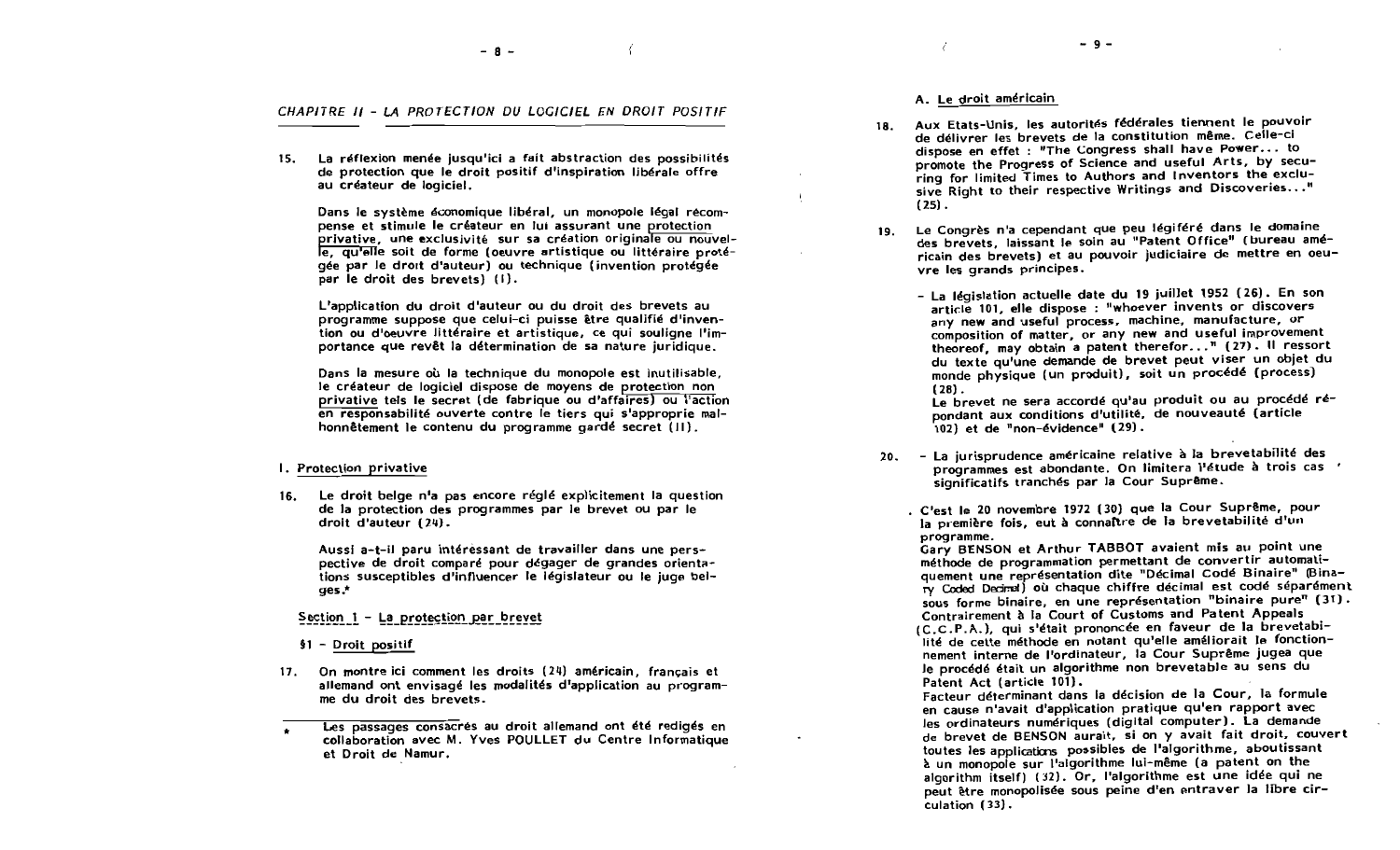21. En 1978, la Cour Suprême eut à connaître d'une autre affaire où elle explicita sa conception de la nature d'un algorithme : PARKER V. FLOOK (34). M. FLOOK avait déposé une demande de brevet pour une "méthode permettant la mise à jour de limites d'alarme" (Method for updating alarm limits) (35) utilisée pour déceler la présense de conditions anormales dans les transformations catalytiques d'hydrocarbure. La méthode impliquait 3 étapes dont la deuxième, sur base d'un algorithme, fournissait un mode nouveau de calcul des valeurs. limites d'alarme.

La Cour a rejeté la demande de brevet par 6 voix contre 3 en fondant sa décision sur l'article 101 du Patent Act : le procédé trouvé par FLOOK n'est pas nouveau, bien qu'incorporant un algorithme nouveau. En effet, selon la Cour, "the novelty of the mathematical algorithm is not a determining factor at all" (36) car l'algorithme est une simple idée. une formule à ranger dans les lois de la nature que l'absence de matérialité rend non brevetables.

Pour reprendre une terminologie américaine, l'algorithme fait partie du "prior act" : il dévoile une relation ayant toujours existé (37), indépendamment de l'esprit humain qui la concoit (ou plutôt : la constate). Que l'algorithme soit envisagé dans son rapport aux transformations catalytiques qu'il contribue à contrôler ne le rend pas brevetable pour autant : "a claim for an improved method of calculation, even when tied to a specific end use (nous soulignons). is unpatentable subject matter under §101" (38).

22. . La jurisprudence de la Cour Suprême, après la décision rendue dans l'affaire PARKER V. FLOOK, semblait fixée dans son refus de considérer les programmes comme brevetables.

Un revirement vient cependant de se produire puisque la Cour, dans l'affaire DIAMOND V. DIEHR, a reconnu la brevetabilité d'un procédé incluant l'utilisation d'un prodramme pour vulcañiser du caoutchouc synthétique (39). Le point central de la décision est que le procédé utilisant un programme doit être considéré comme un tout : "... a claim drawn to subject matter otherwise statutory (patentable) does not become unstatutory (unpatentable) simply because it uses a mathematical formula, a computer program, or digital computer" (40).

On le constate, la jurisprudence de la Cour Suprême est  $23.$ ambigue, d'une ambiguité telle qu'il est impossible de dégager des critères permettant de prévoir son attitude future à l'égard des programmes d'ordinateur (41). En l'absence de position claire, le "US Patent and Trademark Office" continue d'octroyer, dans certains cas, des brevets pour des programmes d'ordinateurs, Ainsi, MERRILL-LYNCH s'est récemment vu accorder un brevet pour un programme visant la gestion de comptes clients dits "Cash management

accounts" (a data processing for an improved securities brokerage/cash management system, Financial Times, 1er octobre  $1982, p. 30$ .

Rien ne dit cependant que les Cours et Tribunaux Américains (court of Customs and Patent Appeals (C.C.P.A.) et US Supreme Court notamment) tiendront le brevet pour valable  $(41bis)$ .

B. Le droit français

f.

 $24.$  L'article 651 de la loi du 13 juillet 1978 sur les brevets d'invention dispose que "Sont brevetables les inventions nouvelles impliquant une activité inventive et susceptibles d'application industrielle".

Ce texte énonce trois conditions de brevetabilité : la nouveauté, l'activité inventive et l'application industrielle.

C'est pour défaut de caractère industriel (42) que le législateur français a refusé aux programmes le bénéfice de la brevetabilité.

L'article 11 de la loi définit le caractère industriel de l'invention : "Une invention est considérée comme susceptible d'application industrielle si son objet peut être fabriqué ou utilisé dans tout genre d'industrie. v compris l'agriculture".

25. A la triple exigence d'un objet, d'une application et d'un résultat industriels, posée par la loi du 2 janvier 1968. la loi du 13 juillet 1978 substitue donc la seule condition d'application industrielle à laquelle certains programmes auraient pu satisfaire (43).

Le législateur prend soin cependant, pour couper court à toute discussion, d'exclure espressément de la brevetabilité : "...les plans, principes et méthodes dans l'exercice d'activités intellectuelles, en matière de jeu ou dans le domaine des activités économiques, ainsi que les programmes" (Article 6§2) (nous soulignons).

If n'y a pas lieu de distinguer là ou la loi ne distingue pas : tous les programmes -scientifiques ou "industriels" (destinés a être appliqués dans l'industrie)- sont exclus d'une manière qui ne laisse place à aucune discussion  $(44)$ .

 $26.$ On relèvera néanmoins que la délivrance d'un brevet n'est interdite que pour un programme considéré en tant que tel. N'est donc pas exclue la brevetabilité d'inventions qui fort intervenir pour leur mise en oeuvre un ordinateur programmé. (Cfr Art 6 53 de la loi française reprenant l'article 52 53 de la Convention de Munich du 5 octobre 1973 relative à la clélivrance du brevet européen). La Cour d'Appel de Paris.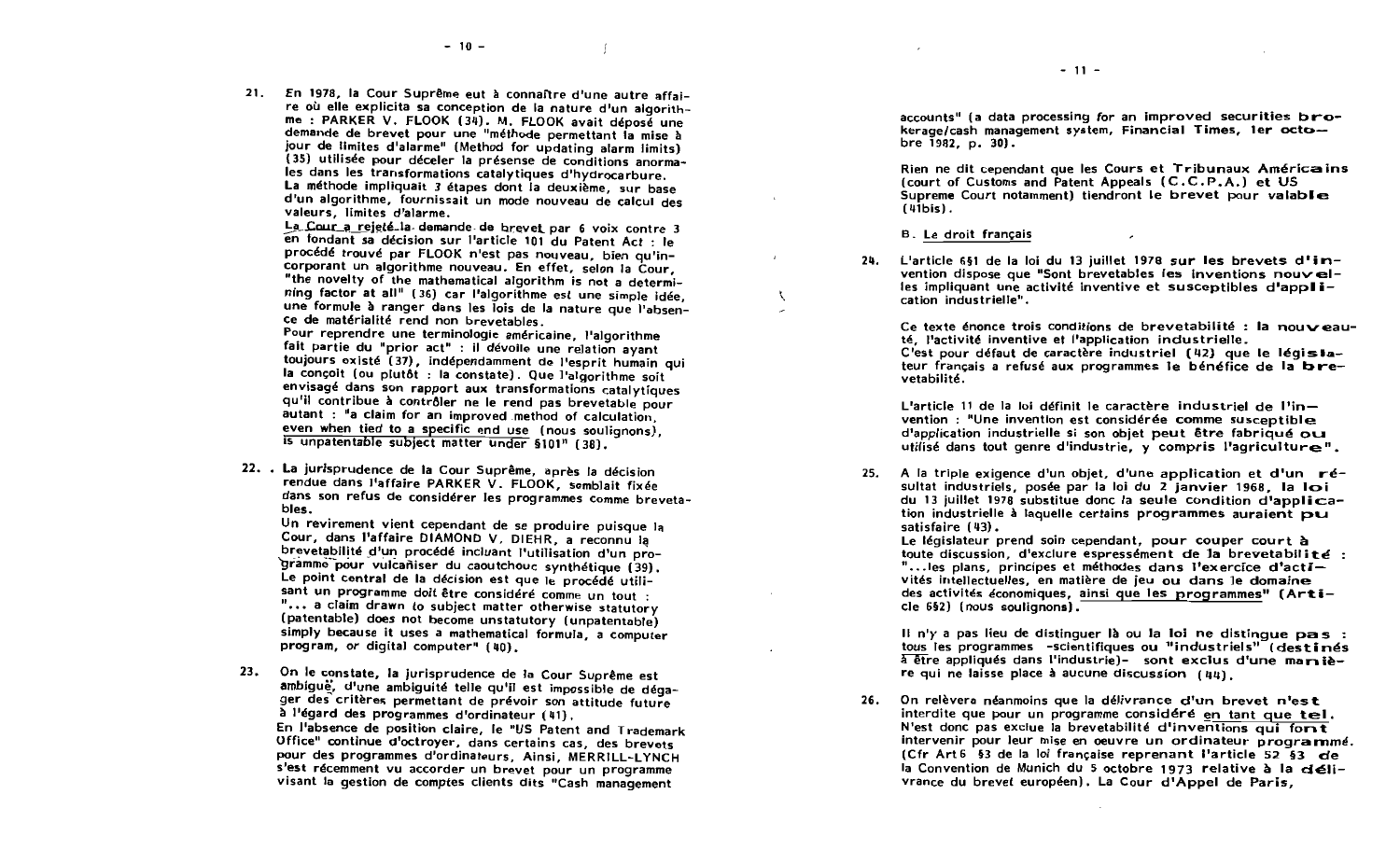dans un arrêt du 15 juin 1981, (45) a fait application de ces principes : l'invention en cause consistait dans un procédé permettant de représenter les caractéristiques physiques de formation d'un terrain aux fins de recherche pétrolière. grâce à des mesures opérées dans les forages, et exploitées par ordinateur. A juste titre, la Cour a considéré qu'un procédé ne pouvait être privé de la brevetabilité pour le seul motif qu'une ou plusieurs de ses étapes sont réalisées par un ordinateur devant être commandé par un programme.

#### C. Le droit allemand

27. La loi allemande sur les brevets (46) définit comme brevetable l'invention nouvelle, impliquant une activité inventive et susceptible d'application industrielle.

C'est sur base du caractère purement conceptuel (rein geistiger arbeit), non-technique du programme que la doctrine et la jurisprudence allemandes ont généralement refusé la brevetabilité de celui-ci (47).

28. Une décision du 28 mai 1973 du "Bundespatentgericht", rendue dans l'affaire BENSON contre TABBOTT (48) avait cependant reconnu la brevetabilité du programme en cause (sur le programme en cause v. supra nº 20). La solution retenue est d'autant plus remarquable qu'elle s'oppose à celle des juges américains dans la même affaire.

Le Tribunal allemand, après avoir constaté la nouveauté du programme, rencontre l'objection tirée de son absence de caractère technique. Il soulique que le raisonnement, la méthode de calcul, une fois programmée, se déroule de facon purement automatique et ne nécessite plus l'intervention ultérieure de l'esprit humain. Ainsi, les moyens utilisés pour l'exploitation du programme, partie intégrante de celui-ci. sont techniques.

Certes, le programme d'ordinateur n'est pas au sens strict une invention technique, mais selon l'expression de KOLLE. "sa proximité (Nähe) avec la technique est évidente" (49).

29. Cet argument n'a pas convaincu le législateur allemand qui. en alignant le droit des brevets sur les dispositions de la Convention de Munich, exclut la possibilité de breveter les programmes en tant que tels (50).

#### §2 - Perspectives critiques

#### A. La concrétisation du programme

Tant la législation française que la légis # ation allemande refusent aux programmes le bénéfice du bre vet, elles sont en cela conformes à l'article 52 de la Conve mition de Munich (51), aux termes duquel les programmes d'orde linateur, en tant que tels (52), ne sont pas des inventions po uvant se voir octroyer un brevet européen.

 $-13 -$ 

- La Cour Suprême des Etats-Unis, juridiction américaine la plus  $31.$ haute, n'a pas adopté, semble-t-il, de seroluition catégorique : après avoir longtemps refusé la brevetabilité des programmes, elle l'a récemment admise. Ce revirement est trop récent et trop peu motivé pour dégager une positi on de principe cohérente, ce qui est l'objectif des pages que i suivent.
- Nous procéderons en trois temps : une metellexion fondame ta- $32.$ le sera d'abord menée sur le nature d'un m programme au regard du droit des brevets (a); le résult at de cette réflexion sera ensuite confronté aux motifs invoque és pour refuser le bénéfice d'un brevet aux programmes (b) ; la critique de ces motifs permettra de faire ressortir, par op position, ce qui constitue, selon nous, la position correcte  $(\overline{\bullet}$ ).
- a) Envisagé sous l'angle de son contenu inventif, le program- $33.$ me d'ordinateur est un procédé (53). Or =, un procédé est un "moyen incorporel (dosage, formule, rec= ette, série d'opérations) qui permet d'arriver à un produit ou à un résultat " (54) (nous soulianons).

Il est de la nature du procédé et donc cultu programme d'être incorporel ou abstrait, car ce qui définit le procédé est son contenu intellectuel, même s'il fait appel à des moyens matériels pour sa mise en oeuvre.

Abstrait dans son principe. le programme e rie le demeure pas nécessairement dans son application. C'esst sur ce dernier plan qu'il faut se placer pour en appréc  $\tilde{=}$  er la brevetabilité. Ces deux propositions permettent de crit iquer tant la position de la Cour Suprême, dans GOTTSCI-JALK V. BENSON et PARKER V. FLOOK, qui réduit le promegramme à une idée sans en considérer les effets (B. 1-) que  $\overline{e}$  celle du législa teur français ou allemand déniant au prox caramme tout caractère industriel ou technique (B. 2-).

Pour la Cour Suprême des Etats-Unis, l'analgorithme (conforn- $34.$ du avec le programme) (55) est une idée ou une loi de la nature.

Le raisonnement adopté pour en arriver à cette assimilatiors peut être résumé de la manière suivante : le domaine des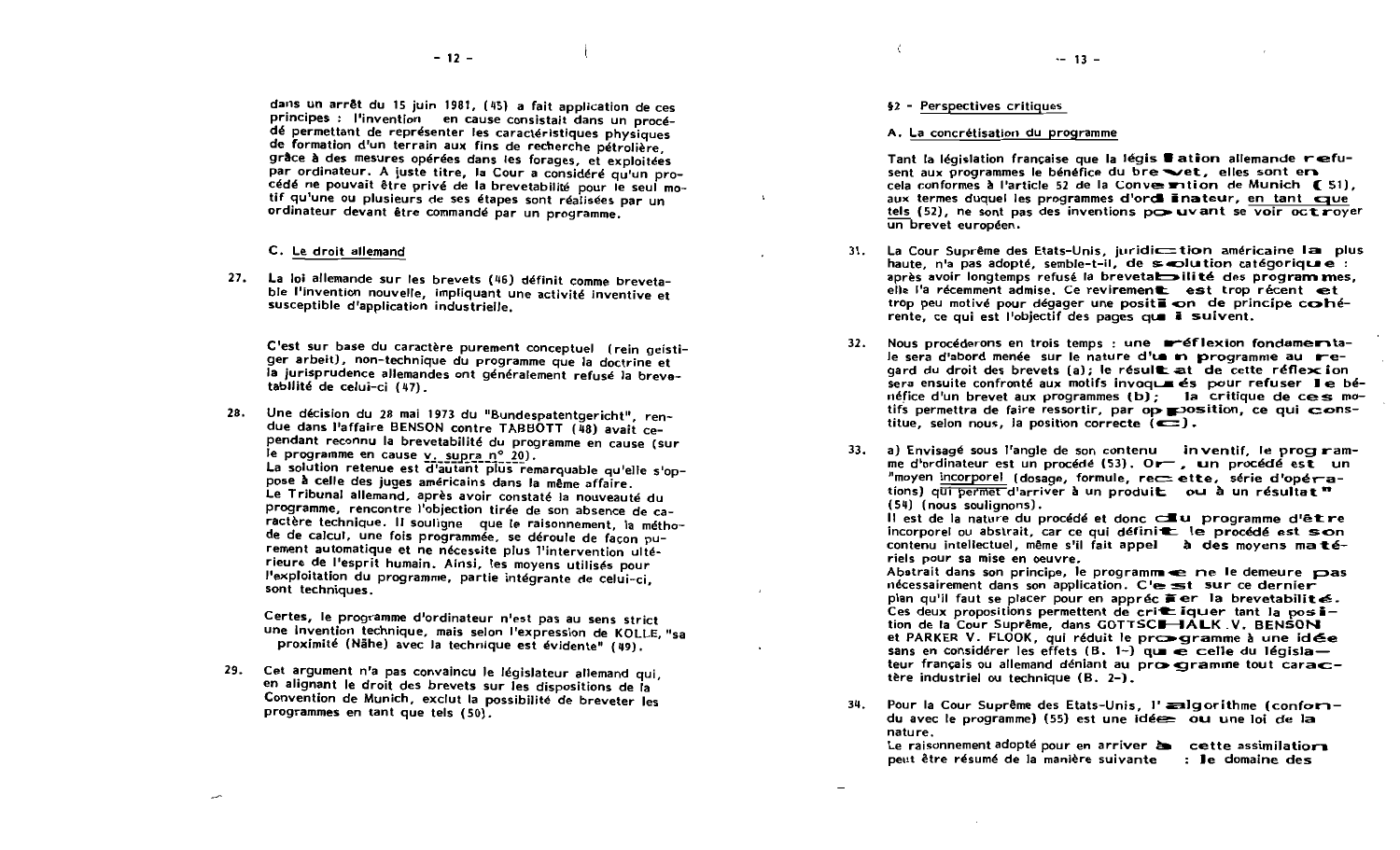choses concrètes coexiste avec le domaine des abstractions. A ces dernières appartiennent les formules mathématiques. les idées. les concepts, bref "les lois de la nature" qui, selon la Cour, expriment une relation qui a toujours existé, indépendamment de l'esprit humain (56). Or, l'algorithme se caractérise lui aussi par son abstrac-

tion. Il est donc une loi de la nature (57).

A notre avis, ce raisonnement confond deux notions fonda- $35.$ mentalement différentes : la découverte et l'invention. Alors que la découverte consiste à reconnaître un phénomène, une propriété d'un corps délà existants, mais non encore connus. l'invention consiste à réaliser quelque chose qui n'existait pas (58).

Si la découverte formule une loi, l'invention résout un problème" (59).

Or, contrairement à la loi qui, dans la limite de ses hypothèses de base, dégage des conclusions à caractère absolu. l'algorithme (le programme) décrit une méthode qui est conditionnée par l'obtention d'un résultat particulier, par la résolution d'un problème donné de programmation.

La doctrine américaine (60) souligne, à juste titre, ce point important: "An algorithm (61) must be device-specific, ie. the algorithm must be the analysis of the desired task in relation to the device to be employed in the solution". Nous en concluons donc que l'algorithme ressortit non au domaine de la découverte. mais à celui de l'invention.

36.2- La Cour Suprême, dans les affaires GOTTSCHALK V. BENSON et PARKER V. FLOOK, s'est focalisée sur le caractère abstrait du programme en omettant de considérer l'application qui en est faire (post-solution activity). Telle n'est pas la perspective adoptée par les législateurs français et allemand, qui exigent précisément qu'une invention, pour être brevetable, soit susceptible d'application industrielle.

Le critère est pertinent: entre l'industriel et le non industriel. la ligne de partage paraît moins grossière qu'entre l'abstrait et le concret : "l'industrie" peut être un concept de liaison entre des niveaux de réalité différents. Les législateurs français et allemand, en excluant de la brevetabilité les programmes d'ordinateur, considèrent que ceux-ci ne présentent pas le caractère industriel requis. Cette solution, qui a le mérite de la clarté, est théoriquement contestable. Si le caractère industriel d'une invention se définit par sa matérialité, il est sûr que le programme n'y satisfera pas, puisque c'est son contenu intellectuel qui le détermine.

A défaut d'incorporation stricto sensu, le programme ne peut cependant être assimilé à une conception purement théorique, car il aboutit à une emprise sur des élements matériels. C'est cette emprise qu'il s'agit de qualifier.

c) Sur le plan de la stricte observation, nul ne niera que  $37.$ l'introduction et l'exécution du programme en machine provoquent des modifications physiques à l'intérieur de celle-ci (62). Plus précisément, le programme met l'ordinateur en état de réaliser le traitement de données selon un processus défini par le programmeur (63). Une distinction doit cependant être pratiquée entre les programmes constituant le système d'exploitation et les programmes d'application. Les programmes constituant le système d'exploitation "peuvent multiplier les possibilités techniques des ordinateurs et leur application peut être très étendue, puisqu'elle peut intéresser tout utilisateur du type d'ordinateur auquel ils correspondent (64).

L'effet technique immédiat de ce type de programme, tel le gain en temps. l'efficacité accrue dans le traitement des données, la réquiation du fonctionnement de la machine, semble difficilement contestable.

Il satisfait donc, à notre avis, au critère de l'application industrielle qui requiert que l'invention ne se réduise pas à l'énoncé d'un principe scientifique (65), mais puisse être utilisée dans l'industrie, en l'occurrencellindustrie informatique.

A titre d'illustration, on citera les programmes permettant l'utilisation d'un ordinateur en "time sharing" (66) ou gérant la mémoire de l'ordinateur. Malgré l'automatisation consécutive à l'utilisation des programmes, il faut reconnaître que l'appréciation de la brevetabilité des programmes d'application reste beaucoup plus délicate, car leur application industrielle éventuelle se situe non plus au niveau de la gestion interne du système, mais à un stade ultérieur, celui de l'utilisation des réponses fournies par l'ordinateur (67).

38.

Les principes de solution exposés ici ne sont pas purement théoriques; ainsi, dans l'affaire COTTSCHALK V. BENSON. Ia Court of Customs and Patent Appeals (C.C.P.A.) aux Etats-Unis et le Tribunal Fédéral des Brevets en Allemagne ont admis la brevetabilité du procédé informatique mis au point en notant respectivement qu'il améliorait le fonctionnement interne de l'ordinateur et qu'il ne faisait pas appel, pour son exécution, aux capacités intellectuelles de l'utilisateur. La Cour Suprême elle-même a admis, dans DIAMOND V. DIEHR, la brevetabilité d'un programme d'ordinateur. Il serait cependant abusif de tirer des conclusions générales de cette décision, car la revendication (claim) ne portait pas sur le programme lui-même, mais sur un procédé de vulcanisation du caoutchous synthétique, impliquant l'utilisation d'un programme (68).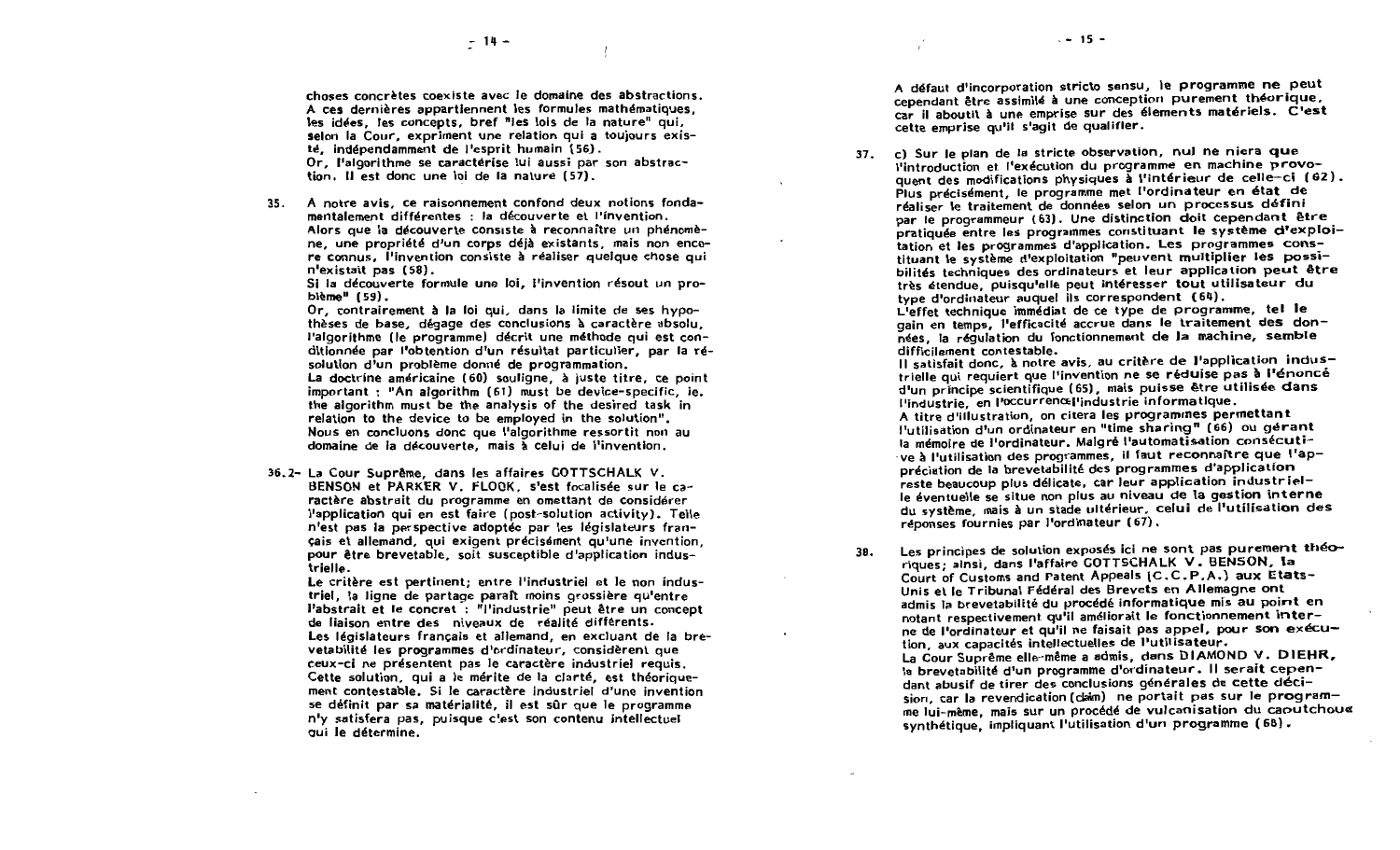Par ailleurs, à supposer que le programme, en tant que tel. présente, aux veux des juges, un degré de concrétisation suffisant, "there is still the test of novelty and that's the concern of those who see the software protection fight as far from over" (69).

B. Programme et activité inventive

La base théorique sur laquelle se fonde le refus de breveta-39. bilité du programme ne paraît pas exacte, car le programme peut présenter une utilité industrielle. Encore faut-il qu'il comporte un élément de nouveauté significatif (non obviousness du droit américain, erfindungshohe du droit allemand, activité inventive du droit francais). Il faut en effet une certaine "altitude" (70) pour qu'on se trouve en présence d'une invention véritable.

C'est sur base de ce critère que les autorités pourront refuser le bénéfice du brevet aux programmes dont 18 seulement manifeste une activité inventive suffisante (71). La plupart du temps en effet. la "nouveauté" du programme relève d'une qualification très poussée de son auteur, non d'une invention véritable (72).

#### C. L'inadaptation du droit des brevets

- 40. Il est donc fallacieux de soutenir qu'un critère de brevetabilité large, englobant l'utilité que le logiciel présente pour l'industrie, ferait du droit des brevets l'instrument idéal de protection du logiciel, car celui-ci, la plupart du temps. ne répond pas à l'exigence d'activité inventive, même s'il implique un effort intellectuellement poussé.
- Abaisser le niveau d'exigence aboutirait, semble-t-il, à com-41. promettre la finalité de progrès technique du droit des brevets sans nécessairement fournir au créateur la rémunération de son investissement. Les programmes peuvent en effet être très longs et comple-

xes. La simple rédaction de la demande prendra beaucoup trop de temps au créateur qui y prendra soin, car la définition et la description correctes de l'invention conditionnent la naissance et l'étendue de ses droits.

De plus, la lenteur de la procédure d'octroi, dans les pays à examen préalable, cadre mai avec l'évolution technologique rapide.

A supposer par ailleurs qu'un brevet soit obtenu rapidement, le titulaire de l'invention rendue publique peut eproudes difficultés à contrôler son titre, car "un programme est beaucoup plus fluide qu'un obiet matériel..." (73).

42. Bref. l'organisation actuelle du droit des brevets, ainsi crue la nature très spécifique du logiciel ne garantissent pas la rémunération adéquate du créateur et, par suite. la promotion du progrès technique.

De manière plus générale, il est permis de se demander si l'octroi d'un monopole d'exploitation stimulerait la création et la diffusion du logiciel.

Sur le plan de l'analyse économique, il n'est pas prouvé à notre connaissance que le droit des brevets joue un rôle sianificatif dans la stimulation de l'invention (74). Par contre, il entrave la libre circulation des marchandises et gonfle le prix de celles-ci.

Le caractère très technique du logiciel peut également amener à douter de l'efficacité du droit des brevets comme in strument de divulgation : "In most high technology areas, it is generally recognized that the know-how component not disclosed (nous soulignons) by the patent application is vital to effective use"  $(75)$ .

43. Pour la Belgique, un projet de loi a été déposé (Par), 1981-1982 919/11. Il s'aligne, à l'instar du droit français et du droit allemand, sur la Convention de Munich déjà citée qui interdit la délivrance de brevet pour un programme d'ordinateur considéré en tant que tel.

#### Section 2 : La protection par le droit d'auteur

§1 - Droit positif

A. Le droit américain

La protection des programmes d'ordinateurs par le droit 44. d'auteur est actuellement reconnue aux Etats-Unis : la loi du 12 décembre 1980 (76) intitulée "Computer Software Copyright Act", amendant l'article 101 de la loi américaine du 19 octobre 1976 (77) sur le droit d'auteur, reconnaît explicitement les droits des concepteurs de programmes.

On notera que la loi américaine ne fait pas de la destination (artistique ou utilitaire) ou de la qualité de l'oeuvre (78) des conditions de sa protection : l'oeuvre de l'esprit satisfaisant à la double exigence d'originalité (79) et de fixation sous une forme tangible d'expression (80) bénéficie de la protection par le droit d'auteur.

 $-17-$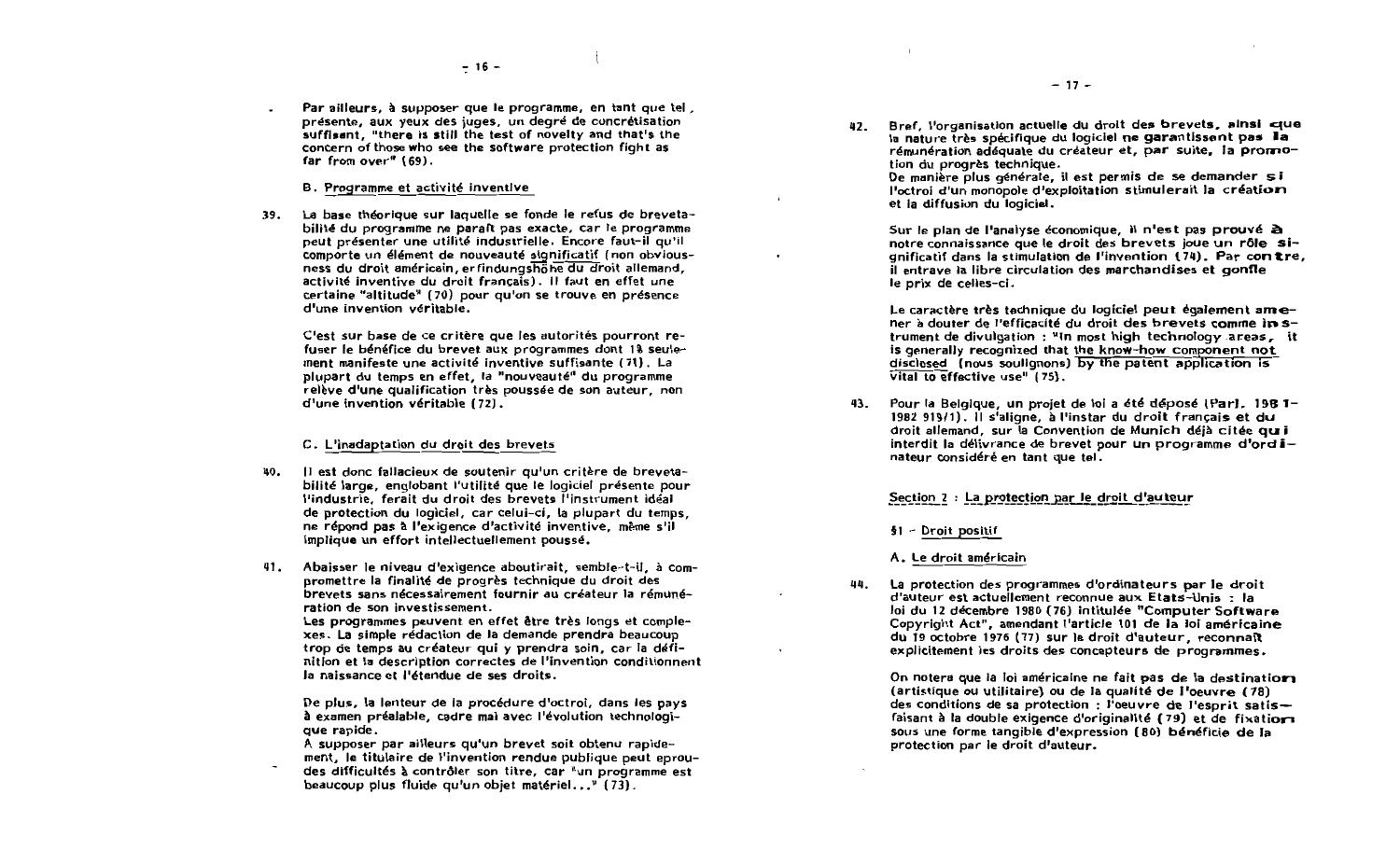45. Un principe fondamental est, par ailleurs, affirmé à l'article 102 (b) de la loi amendée de 1976 : "La protection du droit d'auteur pour une oeuvre de l'esprit originale ne s'étend en aucun cas à tout procédé, idée, procédure système, mode opératoire, concept, principe ou découverte indépendamment de la manière dont il est décrit, expliqué. Illustré ou incorporé dans la dite oeuvre" (Traduction de I'O.M.P.I.). C'est dire que la protection du droit d'auteur s'étend à l'expression d'une idée, mais non à l'idée sous-jacente en elle-même (81). Indépendamment des problèmes théoriques que suscite l'application de ce principe aux programmes (voir infra nº 50) on constatera qu'en pratique le nombre de programmes protégés est très réduit (82).

Or, la tendance générale est au logiciel normalisé (intéressant plusieurs utilisateurs) très vulnérable à la copie et la protection par le droit des brevets est refusée. Il faut en conclure que le monopole de reproduction conféré par le droit d'auteur n'intéresse pas les créateurs de programmes.

#### **B.** Le droit francais

AR. Les dispositions de la loi du 11 mars 1957 sur la propriété littéraire et artistique couvrent "les droits des auteurs sur toutes les oeuvres de l'esprit, quels qu'en soient le genre. la forme d'expression. le mérite ou la destination" (Article 2).

Comme le souligne le Professeur DESBOIS, "Peu importe la forme que l'expression a revêtue; du moins est-ce la forme d'expression, à l'exclusion de l'idée exprimée qui donne priseà l'appropriation" (83).

Par ailleurs, la loi ne fait ni de la qualité esthétique de l'oeuvre (son mérité), ni de son but artistique ou utilitaire (sa destination) des conditions de protection. Le programme peut donc en bénéficier, pourvu qu'il satisfasse à l'exigence d'originalité.

47. La doctrine dominante (84) admet que le programme puisse révéler, même à un faible degré, l'originalité car ceux qui préparent les programmes sont appelés à exercer des choix par lesquels se manifeste leur personnalité.

La jurisprudence française semble se prononcer en ce sens : un arrêt de la Cour d'Appel de Paris rendu le 2 novembre 1982 a confirmé un jugement du tribunal de Commerce de Paris du 18 novembre 1930 (84bis) appliquant la loi du 11 mars 1957 à un programme d'ordinateur. Selon la Cour, "l'élaboration d'un programme d'application d'ordinateur est une oeuvre de l'esprit originale allant au-delà d'une simple logique automatique et contraignante.

- C. Le droit allemand
- Le droit allemand soumet à deux conditions la protection 48. d'une oeuvre (85) :
	- cette oeuvre doit être une création intellectuelle (geistige schöpfung).
	- cette création intellectuelle doit être originale.
- La première condition est aisément satisfaite, car tout 49. programme relève d'une analyse intellectuelle tendant à trouver la solution d'un problème donné, La seconde condition requiert un examen plus approfondi. La doctrine allemande estime que les procrammes simples ne présentent pas d'originalité. Seuls les programmes complexes sont réellement originaux et, dès lors, protégeables.

Ils impliquent en effet de larges possibilités de choix (86) qui concernent tant l'analyse du problème, la méthode de solution que la structuration des données.

Ce critère de la "multiplicité d'options" exclut de la protection par le droit d'auteur les solutions standards (Allgemeine Lösung) pour une fonction déterminée et les formulations algorithmiques à la base des programmes.

La doctrine allemande note toutefois que la protection par le droit d'auteur est mal adaptée et que sa durée n'est pas adéquate (87). Nous y reviendrons.

§ 2 - Perspectives critiques

#### A. Programme d'ordinateur : où est le fond? où est la forme?

La protection conférée par le droit d'auteur s'attache à 50. une forme et non à l'idée qui l'habite. Ainsi, le thème du mari trompé en littérature, une méthode de solfège, ... ne peuvent être monopolisés. Seule l'expression en est protégeable.

 $-19 -$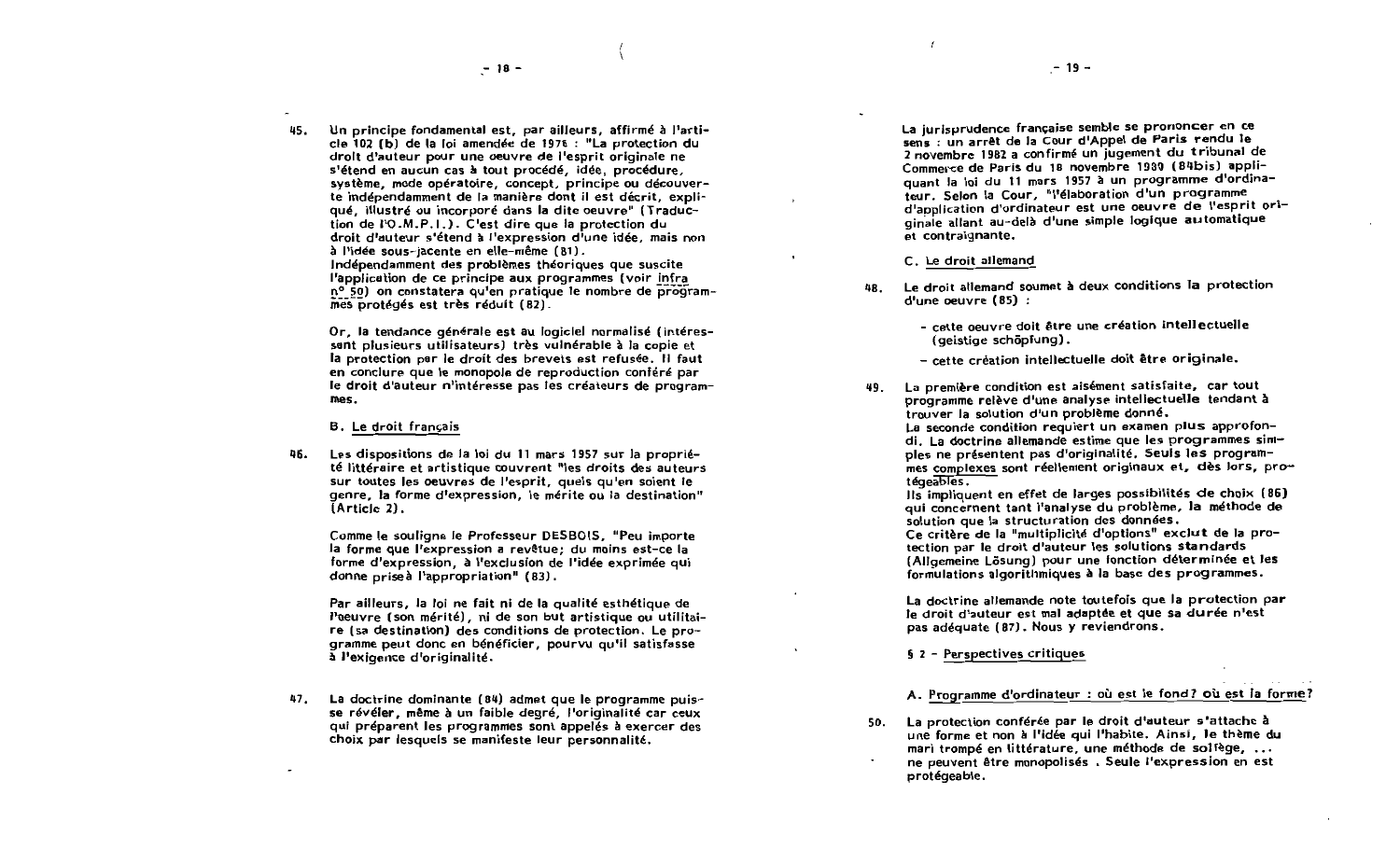De cette distinction entre l'idée et la forme dérive que le monopole de l'auteur porte sur la reproduction et non sur l'utilisation du contenu : l'auteur d'un livre décrivant un nouveau jeu de cartes ne peut interdire aux lecteurs de jouer. la fabrication d'un gâteau ne saurait constituer une violation du droit d'autre sur la recette.

Partant du souci d'assurer une protection efficace aux auteurs (88). la doctrine française, allemande et américaine. suivie par la jurisprudence, a suggéré que l'on protège non seulement l'expression stricto sensu d'une oeuvre. mais aussi le développement de son thème, la structuration de ses parties (89).

Il faut donc dépasser la matérialité des termes pour juger de la violation du droit d'auteur : "Infringement may be found even though there is no identity of language between the original and the copy"  $(90)$ .

La distinction fond-forme s'applique de la manière suivante  $51.$ au programme : le fond du programme. J'algorithme n'est pas protégé par le droit d'auteur. Celui-ci ne couvre donc que la forme du programme, ainsi que sa structure et l'agencement de ses étapes, l'organigramme (91). La distinction entre le fond et la forme est déjà très délicate à pratiquer pour des oeuvres "classiques" (91bis). Est-elle applicable aux programmes d'ordinateur? On a soutenu que le fond d'un programme était l'algorithme tandis que la forme était l'organigramme. Seul ce dernier serait protégeable par le droit d'auteur. Les controverses doctrinales sur la portée de la protection accordée attestent la complexité de la question (92). Elles nous incitent à penser que la distinction pratiquée est inadéquate et artificielle (voir aussi infra n° 53).

#### B. Programme et originalité

52. La protection du droit d'auteur s'attache à une oeuvre originale, dont l'expression révèle la personnalité de l'auteur. L'organigramme, pour être protégeable, doit donc présenter une certaine originalité.

Il semble que le choix ouvert au programmeur (à l'analyste) entre plusieurs modes d'expression et de représentation plus ou moins élégants, plus ou moins efficaces, permette la manifestation de la personnalité. Ainsi, le Professeur ULMER écrit (93) : "... il existe toujours une certaine possibilité de choix qui fait que les programmes mis au point par différents programmeurs pour la solution d'un même problème s'écarteront de plus en plus les ur s des autres, au fur et à mesure que les programmes deux iennent plus complexes" (94).

53. Le Professeur ULMER fait allusion aux "alternatives" eratre lesquelles le programmeur (l'analyste) effectue un choi > révélateur de sa personnalité. Mais l'originalité déduite au contenu de celui-ci? Il semble bien que la personnal  $\tilde{=}$  té de l'analyste se manifeste au niveau du chemin suivi po ur aboutir au résultat. c'est-à-dire au niveau de la méthocie  $(95)$ .

L'originalité qualifie donc l'algorithme lui-même et non sa représentation graphique (96). Cette constatation confi rme l'observation formulée plus haut sur le caractère ar tificiel de la distinction fond-forme (97).

#### C. Inadaptation du droit d'auteur

- En toute hypothèse, le monopole de reproduction confér-é 54. au créateur d'un programme ne couvre que la copie de celui-ci. Même si l'utilisation d'un programme implique sa copie dans la mémoire de l'ordinateur, il est douteux que cette reproduction interne tombe sous le coup du mono le de l'auteur (98). Le droit d'auteur ne couvre donc  $\overline{D}$  as l'utilisation non autorisée du programme. En outre, l'a $=$ tion en contrefaçon qui sanctionne la violation d'un droit d'auteur est très longue à aboutir.
- 55. Plus fondamentalement. le droit d'auteur est inadapté a ux programmes d'ordinateurs. Comme l'a démontré M.  $GOT$   $\mathbb{Z}EN$ (99). il a une finalité différente de celle des droits de  $\blacktriangleright$ ropriété industrielle qui visent à stimuler le progrès tech mique. S'il contribue peut-être à stimuler la création inte  $\blacksquare$  lectuelle, il protège surtout, par-delà celle-ci, le créat eur dont la personnalité s'incarne dans une oeuvre de mani ≥re originale (100).

Sans nier a priori que le programme puisse recéler une certaine originalité, on constatera que la portée limitée de la protection offerte par le droit d'auteur et la longue eur excessive de celle-ci (101) ne s'accordent quère avec l'évolution rapide et le souci d'une rentabilité à court terme\_ Par contre, le droit d'auteur comprend. à côté d'attribum ts d'ordre patrimonial, des prérogatives d'ordre moral (10 $\mathbb{Z}$ ) : droit de divulgation (l'auteur ne livre son oeuvre à l'appereciation du public que lorsqu'il s'estime satisfait), droit à la paternité (l'auteur à la facuité de présenter l'oeuvre au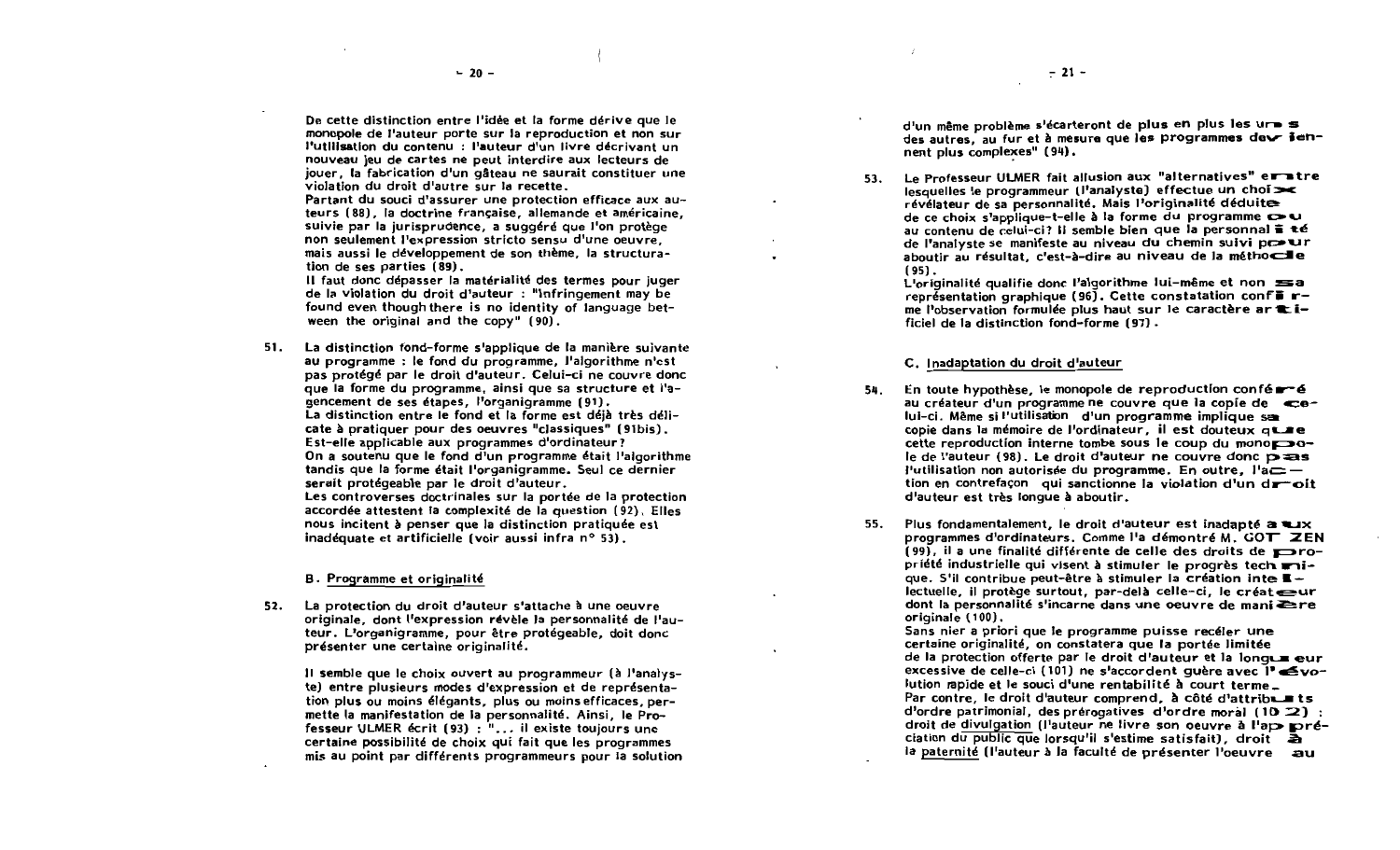public sous son nom), droit au respect de l'oeuvre dans sa forme comme dans son esprit, droit de repentir ou de retrait (l'auteur regrette d'avoir livré son oeuvre au public et décide de la retirer).

Comment concevoir l'application au programme de ces quatre expressions du droit moral de l'auteur? Elles lui sont inapplicables, car leur commun dénominateur, qui est la communication de l'oeuvre au public, ne se retrouve pas dans les programmes : si ceux-ci peuvent être rendus intelligibles aux sens humains, les instructions qu'ils contiennent s'adressent à la machine. Nombre d'auteurs (103) l'ont très bien perçu, mais peu d'entre eux (104) en tirent la conclusion logique, l'inapplicabilité du droit d'auteur tant du point de vue de sa finalité étrangère à la promotion du progrès technique (105) que des modalités de sa mise en oeuvre.

55. Malgré cette discordance entre la protection recherchée qui est celle d'un investissement financier et la protection offerte par le droit d'auteur, la tendance dominante est a l'application du droit d'auteur aux programmes et il y a tout lieu de penser que la jurisprudence belge, qui n'a, à notre connaissance, rendu aucune décision en ce domaine. s'y conformera.

#### II. Protection non privative

La voie du brevet est généralement interdite, la voie du 57. droit d'auteur est permise mais incertaine. Le créateur peut donc préférer garder le secret sur son programme.

Assez naturellement, les critères stricts gouvernant l'octroi d'un monopole légal ne s'appliquent pas au secret dans lequel le créateur de logiciel peut rechercher une protection globale, indépendante de la concrétisation, de la nouveauté ou de l'originalité.

La loi du silence confère un monopole de fait sur la totalité de la création : la distinction entre l'idée et la forme disparaît ici. Nous nous cantonnerons au droit belge, les droits étrangers n'offrant pas, en cette matière, des points de référence ou de comparaison notables.

## Section 1 - Secret et droit pénal

La violation du secret peut être sanctionnée pénalement en 58. cas de vol du support matériel du programme, bandes ou disques.

Mais la copie d'un programme n'implique pas nécessairement la soustraction de son support matériel, soustraction pourtant requise pour qu'il y alt voi au sens de l'article 461 du Cole Pénal belge (106).

Un texte apparemment plus adapté est l'article 309 du Code Pénal belge qui ounit celui qui aura frauduleusement ou méchamment communiqué des secrets de fabrique dans laquelle il a été ou est encore employé.

La communication doit être faite méchamment ou frauduleusement, ce qui n'englobe pas la divulgation simplement fautive (107).

De plus, le texte ne frappe pas le tiers de bonne foi qui exploite le secret divulqué. Le tiers ne peut être poursuivi que s'il apparaît comme co-auteur ou complice de l'infraction commise par le divulgateur.

#### Section 2 - Secret et droit des contrats

Les programmes d'ordinateur répondent certainement à 59. la définition du savoir-faire (know-how) qu'a donnée le Professeur MOUSSERON : "Le savoir-faire consiste en une connaissance technique, transmissible, non immédiatement accessible au public et non brevetée" (108).

Le détenteur d'un savoir-faire, qui entend le garder secret peut trouver appui juridique dans le droit des contrats, qu'il s'agisse de contrats passés avec des salariés (a) ou avec des tiers (b).

a) La réservation du savoir-faire dans les relations de travail

1. Pendant la durée du contrat

Les employés sont tenus, en vertu de leur contrat de 60. travail (principe de l'exécution de bonne foi (C, civ, art, 1134 al. 3) d'une obligation de non communication qui leur impose une totale discrétion en ce qui concerne le savoir-faire de l'entreprise. L'employeur préférera souvent rendre induscutable la réservation du savoir-faire par un jeu de clause expresses dont le salarié ne pourra discuter l'existence (109).

2. A l'expiration du contrat

61. Détenteur de secrets techniques et commerciaux, l'employeur souhaitera en éviter la divulgation lorsque l'employé quitte l'entreprise.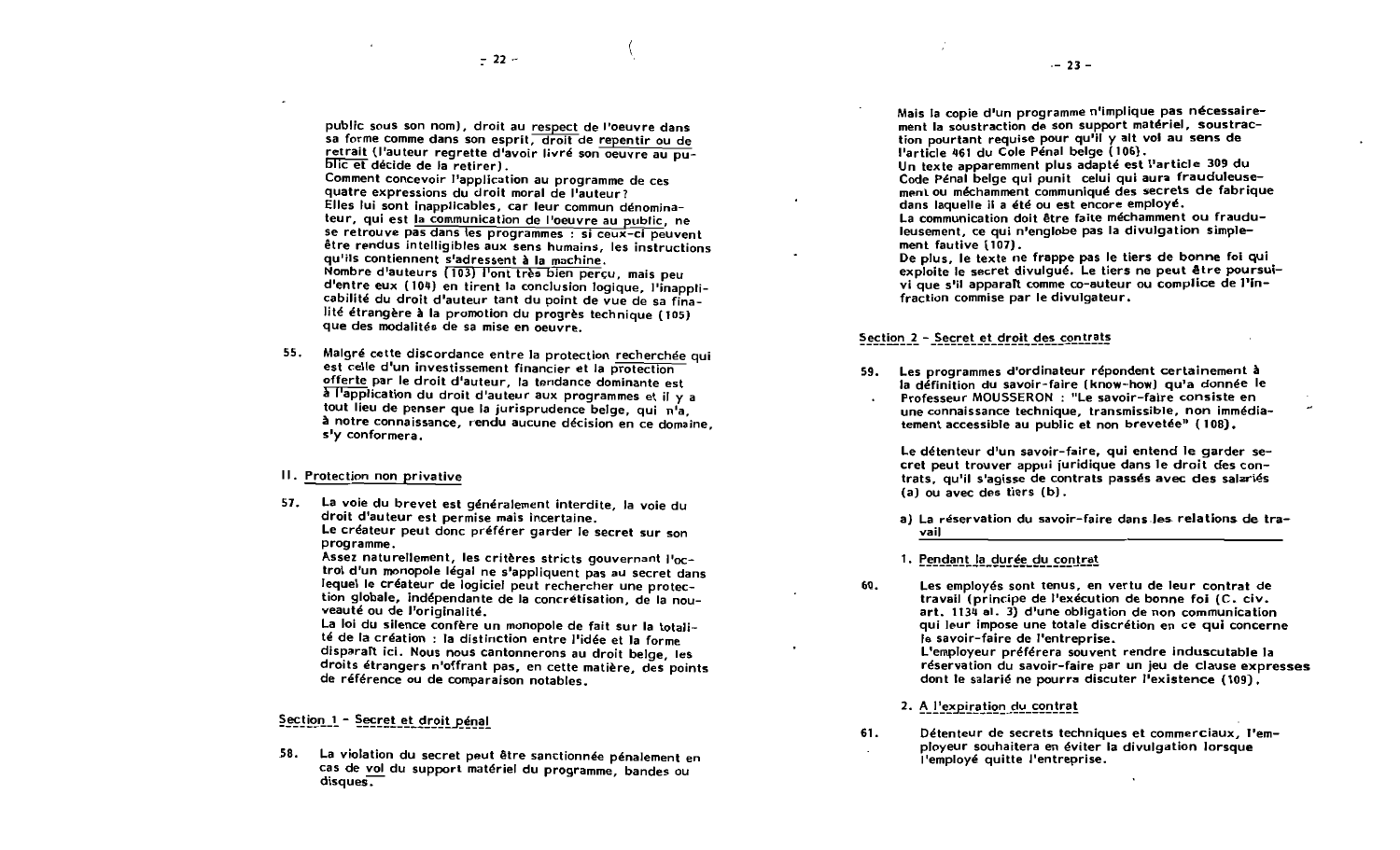$-25 -$ 

L'employeur peut donc, contractuellement, prévoir le maintien d'une obligation au secret à charge de ses anciens salariés (110).

De toutes facons, qu'il y ait ou non clause contractuelle expresse, l'article 17 3e a de la loi belge du 3 juillet 1978 relative au contrat de travail dispose que, "le travailleur a l'obligation de s'abstenir, tant au cours du contrat qu'après la cessation de celui-ci, de divulguer les secrets de fabrication ou d'affaires ainsi que le secret de toute affaire à caractère personnel ou confidentiel dont il aurait eu connaissance dans l'exercice de son activité professionnelle".

L'obligation de discrétion est donc très large (111).

- b) La réservation du savoir-faire en dehors d'une relation de travail : la communication de savoir-faire (le contrat de know-how):
- La clause 11 du contrat de licence de programme IBM (112). 62. reproduite ci-dessous, servira de point de départ à une réflexion sur le support juridique du secret de commerce. "Afin de remplir ses obligations dans le cadre du présent contrat, le Client s'engage à prendre les mesures appropriées par voie d'instruction interne, par contrat ou par tout autre moyen vis-à-vis de toute personne autorisée à avoir accès au matériel sous licence.

Toutes les copies de matériel sous licence faites par le Client, y compris les traductions, les compilations et les copies partielles intégrées dans des modifications ou des ensembles distincts, sont la propriété IBM.

Le Client reproduira et inclura la mention de copyright dans ces copies, conformément aux instructions en la matière fournies par IBM (112bis)...

Sauf accord écrit préalable d'IBM, le Client s'engage à ne pas fournir le matériel sous licence, sous quelque forme que ce soit, et à ne le mettre à la disposition de quiconque à l'exception de ses employés, du personnel (BM ou de toute autre personne pendant le temps où elle se trouve chez le Client dans un but directement lié à l'utilisation du programme sous licence par celui-ci".

Pour amortir ses propres investissements et faire des bé-63. néfices, le producteur choisit donc de communiquer sa création à un cocontractant auquel il interdit de la divulguer.

Que doit-on entendre par "mesures appropriées"? Certainement des précautions sur le plan technique consistant à réduire l'accessibilité ou la lisibilité du programme par l'emploi de codes secrets ou de la version machine (113). Des précautions sur le plan juridique également consistant à faire signer à chaque employé un engagement de non divulgation.

Le communicant peut aussi imposer une limitation du nombre des équipements sur lesquels les programmes peuvent être utilisés, des restrictions quant au nombre et à la qualité des personnes ayant accès au programme, quant au nombre de copies...

Quelles que soient les précautions imposées au communicataire, l'obligation mise à sa charge n'est que de moyen et non de résultat : on ne saurait certifier qu'un secret ne viendra pas à être divulqué.

Entre parties, l'intérêt d'une clause de non communication 64. est surtout dissuasif : une telle clause a essentiellement pour effet d'interdire les révélations à titre onéreux. les .<br>sous-communications qui placeraient l'utilisateur en concurrence avec le communicant initial. Cependant, l'efficacité de la protection contractuelle du secret est toute relative : les tiers ne sauraient être tenus par une convention à laquelle ils sont étrangers (C, civ. .<br>art. 1165) et le secret, une fois diffusé, peut être en principe librement utilisé par eux. Seules, les techniques de la responsabilité civile délictuelle permettent de les atteindre

Section 3 - La responsabilité civile délictuelle

dans certains cas.

- L'action en responsabilité de droit commun, fondée sur 65. l'article 1382, permet d'atteindre les tiers qui n'ont pas la qualité de concurrents, à condition que ceux-ci aient utilisé des manoeuvres frauduleuses pour violer le secret ou au moins qu'ils aient commis une faute.
	- 66. L'action en concurrence déloyale est une simple application de l'action en responsabilité civile. En Belgique. l'article 55 de la loi du 14 juillet 1971 sur les pratiques du commerce permet d'intenter une action en cessation contre un tiers commerçant (114) ou artisan qui porte atteinte ou tente de porter atteinte aux intérêts professionnels d'un ou plusieurs autres commerçants ou artisans.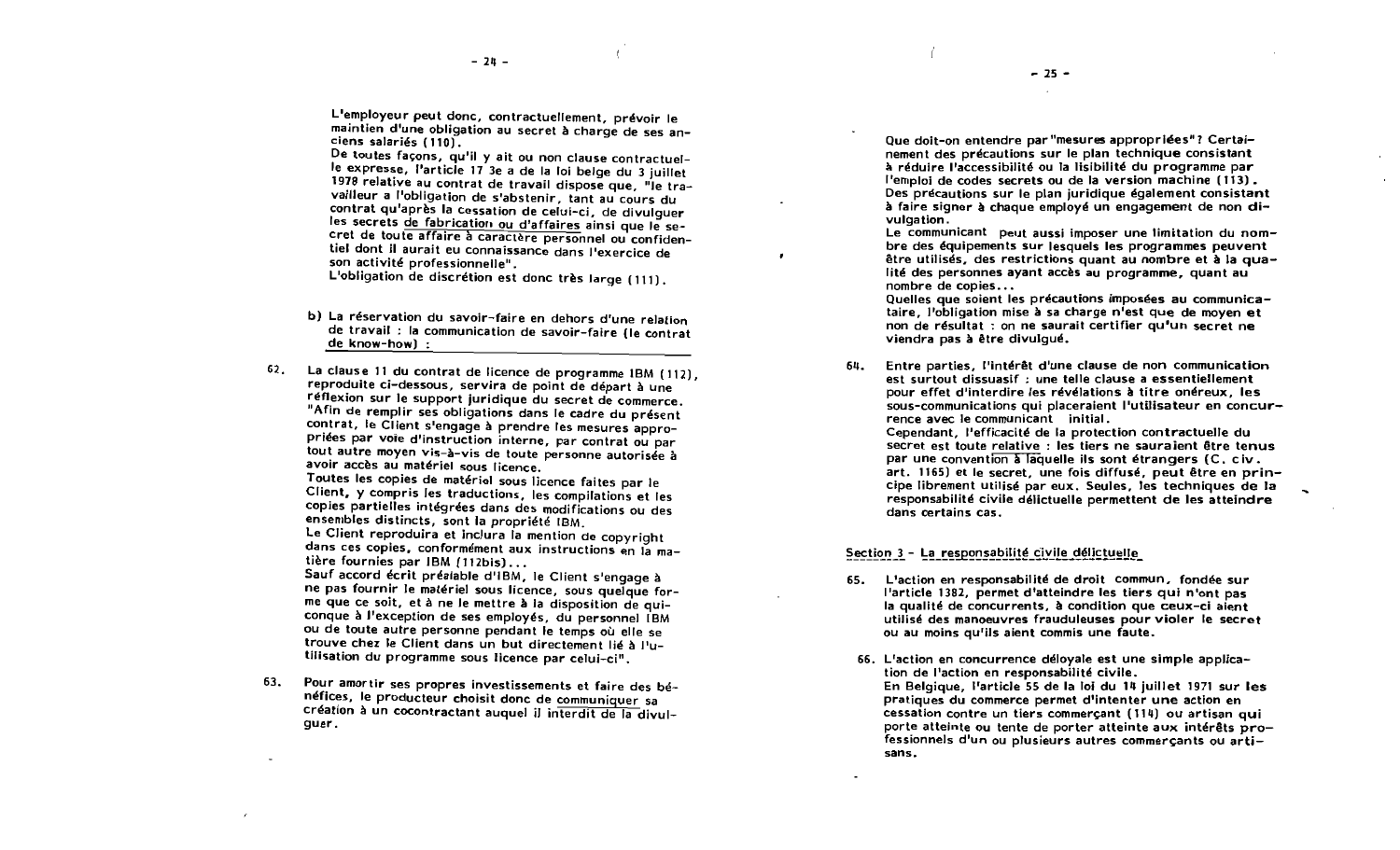Elle pourra être intentée pour violation d'un secret de fabrique et de commerce (115) (souvent perpétrée en débauchant le personnel du détenteur du secret) ou pour copie servile  $(i16)$ .

L'action en cessation, quoi qu'intervenant a posteriori, est très rapide et donc très efficace puisqu'elle empêche une plus large diffusion du secret.

- 67. On sera attentif à l'article 56 de la loi du 14 juillet 1971 qui exclut de l'action en cessation, les actes de contrefaçon sanctionnés par les lois sur les brevets d'invention, les marques de fabrique ou de commerce, les dessins ou modèles industriels et les droits d'auteur".
- 68. Garanti contractuellement, ou protégé par l'action en conccurence déloyale, le secret constitue une arme efficace pour interdire aux concurrents l'accès au programme. Plus efficace que le droit d'auteur en ce qu'il réserve au créateur une exclusivité totale sur sa création. il est cependant loin d'être le mode de protection idéal.

Du point de vue de l'intérêt général, il est coûteux, car, contrairement au brevet et au droit d'auteur. le secret par définition exclut la divulgation au public.

Des gaspillages s'ensuivent, car chaque producteur s'acharne de son côté à mettre au point un programme déjà peutêtre existant.

"Trade secrets necessarily inhibit the flow of information about computer programs, thus making it more likely that separate efforts will result in wasteful duplication..."  $(117)$ .

Sous l'angle de la rémunération du créateur, le secret présente un intérêt très aléatoire, car en cas de "fuite", il perd toute efficacité. De plus, il est inadéquat pour protéger des produits destinés à être largement diffusés tels les progiciels (programmes-standards).

CHAPITRE III - CONCLUSIONS : VERS UNE LEGISLATION SPE-CIFIOUE?

69. La tendance actuelle est à la protection du logiciel par le droit d'auteur, que cette protection se dessine sur le plan jurisprudentiel (France, Allemagne) ou soit expressément inscrite dans une loi (Etats-Unis : Computer Software Copyright Act). La même tendance se décèle dans les dispositions-types

élaborées par l'O.M.P.I. (118), qui portent la marque d'une filiation très nette avec le droit d'auteur et qui sont destinées à aider les législateurs nationaux à compléter ou amender les législateurs existants.

Ces dispositions-types ont un caractère sui generis : cet-70. te expression met en évidence la nécessaire adaptation du droit à l'émergence d'une réalité irréductible aux concepts d'"invention" ou d'"oeuvre de l'esprit" (119). Ces dispositions-types ont une vocation internationale : elles tendent à l'uniformisation des droits conférés par les Etats.

M. SALZMANN en a souligné la nécessité : "Given the world-wide link ups of computer systems (be it airline reservation terminals or multinational time sharing networks) the instantaneous cross-border transmission of data, and the increasing mobility of employees and consultants, the problem of protection cannot properly be considered within the context of a single state" (120).

- 71. Les trois problèmes fondamentaux qu'une législation nouvelle doit régler concernent respectivement la naissance du droit accordé au créateur, les conditions de fond pour la délivrance d'un titre, l'étendue du droit (portée et durée). Sur ces trois points, nous confronterons le fruit de la réflexion au contenu des dispositions-types préparées par  $1'0.M.P.1.$
- 72. 1) Une option est ouverte en ce qui concerne la naissance du droit : la protection peut s'appliquer dès la création du programme (système inspiré du droit d'auteur) ou être subordonnée à la formalité du dépôt (système inspiré par le droit des brevets).

Le premier système présente l'avantage de la simplicité, mais il engendre l'insécurité. Mieux vaut donc imposer le dépôt au créateur de logiciel (ou au titulaire des droits sur le logiciel) en échange de la protection qui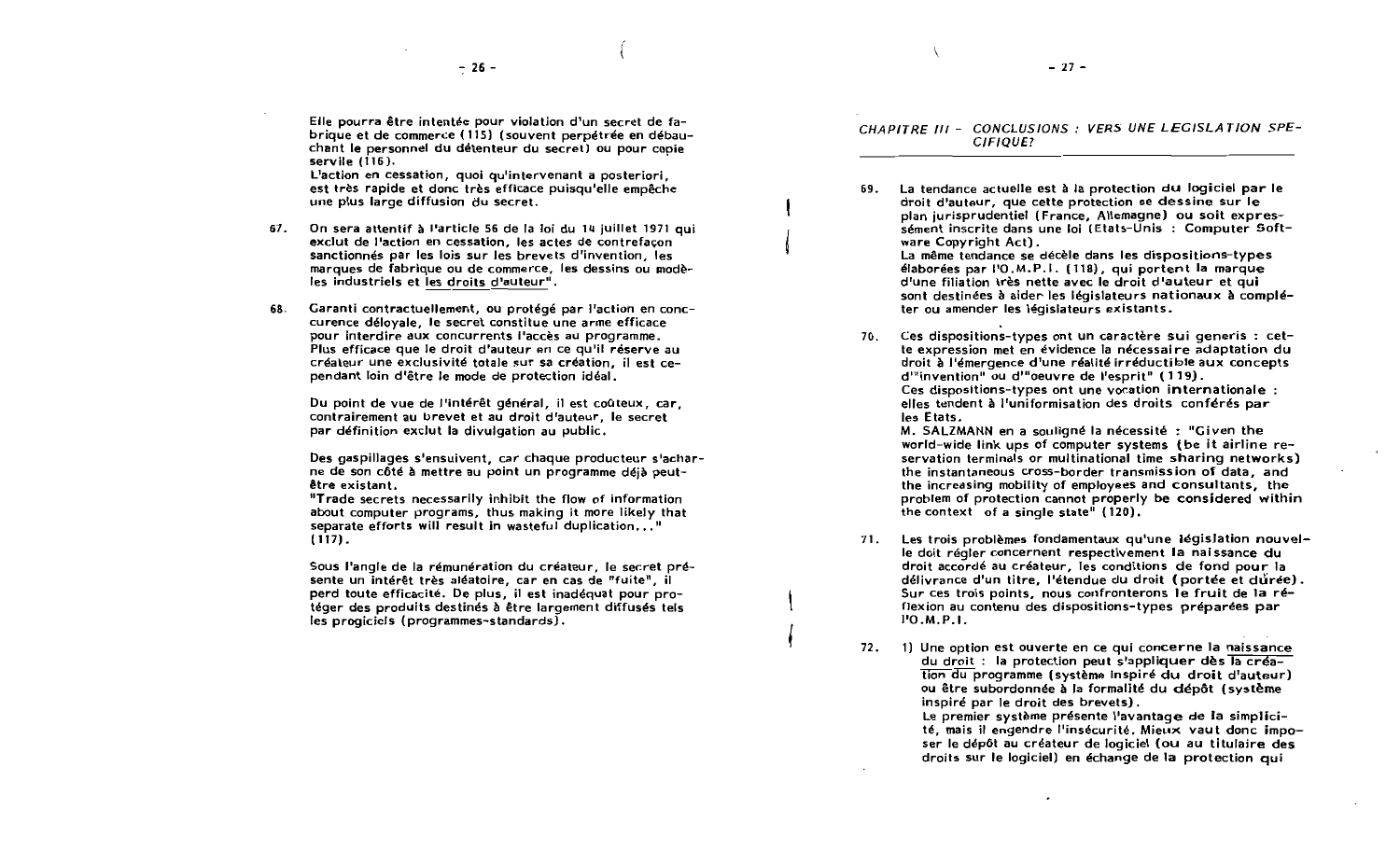lui est accordée. Le dépôt serait obligatoire et condition même de l'acquisition du droit. Pour inciter à déposer et favoriser au maximum la diffusion du logiciel. la possibilité de voir protéger un programme non déposé par le biais de l'action en concurrence délovale serait à exclure.

L'ensemble des dépôts serait inscrit dans un registre tenu par un organisme international.

Celui-ci, outre cette fonction d'enregistrement, accorderait le titre et tiendrait à jour un cataloque des programmes (121).

L'enregistrement devrait impliquer publication : le public, et plus particulièrement les utilisateurs potentiels du logiciel, sauraient ainsi que tout le logiciel ou un élément de celui-ci est protégé, à quel moment la protection débute et prend fin (122).

Pour qu'il soit satisfait à l'objectif de divulgation que ce système entend promouvoir, il ne faut pas, à ce stade encore procédural, décourager le créateur de publier le logiciel (123).

L'enregistrement devra dès lors être rapide. Les programmes sont longs : leur description détaillée et la rédaction de la demande prennent du temps. Aussi, le titulaire de logiciel ne serait-il obligé de fournir que les indications essentielles sur la "nouveauté" et l'utilité du logiciel. L'objectif d'information des tiers serait ainsi rempli. Cette description abrégée diminue également les risques de contrefacon intentionnelle que ferait courir au créateur une publication in extenso. Par ailleurs. l'enregistrement du dépôt ne devrait pas être précédé d'un examen de la demande. "Il appartiendrait aux parties et aux juges, aidés par les experts. de déterminer, en cas de litige, la validité des droits en cause (124).

- Dispositions-types de l'O.M.P.I. 73.

> S'inspirant d'une optique empruntée au droit d'auteur, les dispositions-types de l'O.M.P.I. ne subordonnent pas la protection du logiciel à un dépôt ou à des formalités d'enregistrement.

> Cependant, comme ces dispositions ont pour obiet d'aider les pays à compléter ou à clarifier leurs législations en matière de protection du logiciel, rien n'empêche les nays intéressés de prévoir l'insertion de formalités particulières dans leurs législations (125).

2) Les conditions de fond pour la délivrance d'un titre

Ici également une option s'offre suivant que la Jégisla-74. tion nouvelle s'inspire du droit des brevets ou du droi d'auteur.

Les lignes de force d'une législation sui generis du pressmier type ont été résumées comme suit par MM. DE **BRABANTER et VANDERPERRE (126).** 

- 1- "Au lieu du caractère industriel traditionnel, on exi  $$ gerait d'un soft-ware (logiciel), pour qu'il soit bretet table, qu'il ait une utilité pour l'industrie" (127).
- 2- "L'appréciation du niveau inventif serait remplacée par l'exigence de l'efficacité du programme proposes et par celle du progrès réalisé dans le domaine de l'application concernée" (128).

On remarquera une absorption de la condition d'activ $\tilde{a}$  té inventive par celle d'utilité industrielle, ce qui cormecorde avec l'observation déjà formulée sur la pauvrete = inventive des programmes. Ceci ne signifie pas, à notre avis, qu'il faille supprimer toute condition relative à l'activité inventive.

#### 75. - Les dispositions-types de l'O.M.P.I.

Adoptent une optique inspirée du droit d'auteur qui s'exprime nettement dans l'article  $3$  : le logiciel, pour bénéficier de la protection prévue par la loi, doit être "original dans ce sens qu'il est le fruit du travail intellectuel personnel de son créateur".

Si la matière des brevets d'invention conduit à une di  $s$ tinction entre les "programmes industriels" et les "pressgrammes abstraits". celle du droit d'auteur ne justifie aucune distinction de ce type; les dispositions de  $1'0$ . M. P.I. ne la pratiquent d'ailleurs pas.

3) L'étendue du droit

76. Toute législation, dans l'octroi d'une protection, peut jouer sur deux variables pour en déterminer l'importauce : la portée de la protection et la durée de celle-ci. Accroître l'une ou l'autre, c'est accroître les perspect = ves de profit individuel et , éventuellement, le progr $\overline{\bullet}$ s technique et culturel, c'est aussi imposer un coût plus grand à la collectivité.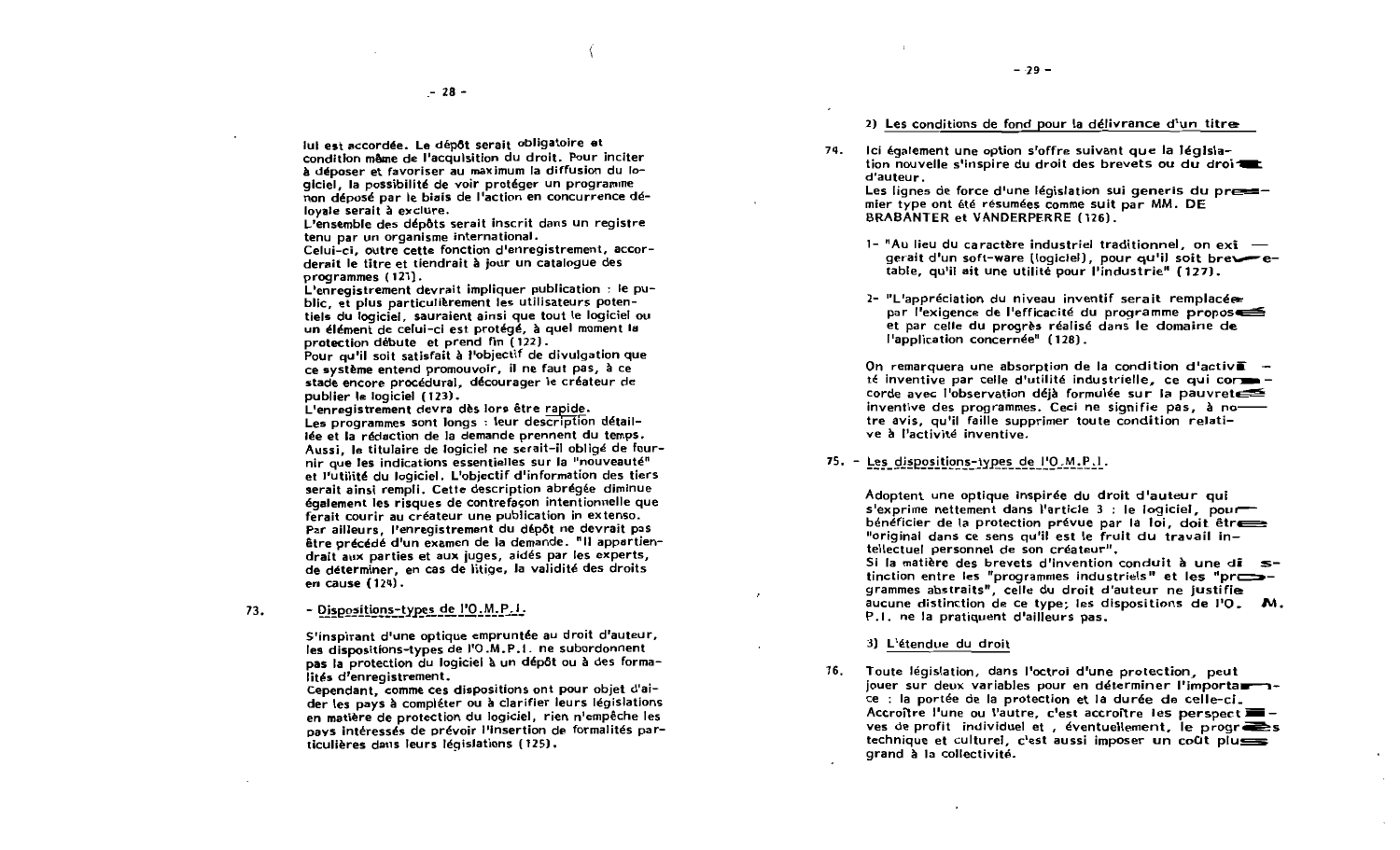Une corrélation existe entre ces deux variables : ainsi. les législations sur le droit d'auteur combinent un délai long avec une protection de portée assez réduite (monopole de reproduction). Un système plus adapté aux programmes pourrait combiner une protection large avec un delai de protection beaucoup plus court que celui instauré en matière du droit d'auteur. M. DE BRABANTER et R. VANDERPERRE proposent une durée de protection de 6 à 10 ans (129), en se fondant sur le degré d'obsolescence élevé des programmes.

Cette considération est devenue discutable dans la mesure où une partie importante des dépenses est consacrée à la maintenance (130), c'est-à-dire notamment au perfectionnement de programmes existants.

Les dispositions-types de l'O.M.P.I.

Proposent une durée de protection de 20 ans (131) plus courte que la durée du droit d'auteur.

Comme l'indique le commentaire des dispositions. il convient de tenir compte à la fois du caractère industriel du logiciel et de la durée de vie parfois très longue de celui-ci : "les programmes d'ordinateur, qui étaient jadis périmés dès qu'une nouvelle génération de matériel informatique voyait le jour, peuvent désormais, au moyen d'un autre programme. être adaptés en vue d'une utilisation sur des ordinateurs plus récents..." (132). L'article 4 des dispositions-types définit la portée de la protection accordée : "Les droits conférés par la présente loi ne s'étendent pas aux notions sur lesquelles le logiciel est fondé".

L'influence du droit d'auteur ici encore très nette : est seule protégée la forme sous laquelle les notions (ou les méthodes) utilisées pour la création de logiciel sont exprimées et non pas les notions elles-mêmes (133).

Cette disposition pourrait susciter les difficultés d'interprétation déjà signalées (voir supra (n° 51) et n'accorder qu'une protection très réduite au créateur si l'article 5 ne le protégeait explicitement contre l'utilisation non autorisée de son programme.

Il s'agit là d'un aspect essentiel de la protection recherchée par les auteurs.

La législation spécifique élaborée par l'O.M.P.I. parait 78. bien adaptée au logiciel. Cependant, toute législation même bonne sur le fond, réa-

lisant un subtil dosage de l'intérêt individuel et collectif. connaft une limite fondamentale à son application : la "fluidité" du programme d'ordinateur.

La détection et la preuve d'une contrefaçon sont particulièrement difficiles chaque fois que les activités du présumé contrefacteur se limitent à l'utilisation du programme.

Si le créateur ignore que son programme est utilisé, la législation ne s'appliquera pas...

Aucun texte de loi ne peut supprimer la "fluidité" d'un programme : le développement des précautions techniques (clés d'utilisation, codes crytographiques...) est donc, à notre avis, le facteur-clé d'une protection efficace du logiciel (135). L'idéal serait que le développement de ces précautions techniques soit tel qu'elles ne puissent être tournées que moyennant un coût important, en hommes et en temps pour le copieur. Si le prix du logiciel n'est pas trop élevé, ce mode de protection préventive peut s'avérer efficace.

Le droit en réprimant les reproductions ou les utilisations non autorisées joue un rôle d'appoint. Rôle limité mais décisif.

Xavier THUNIS.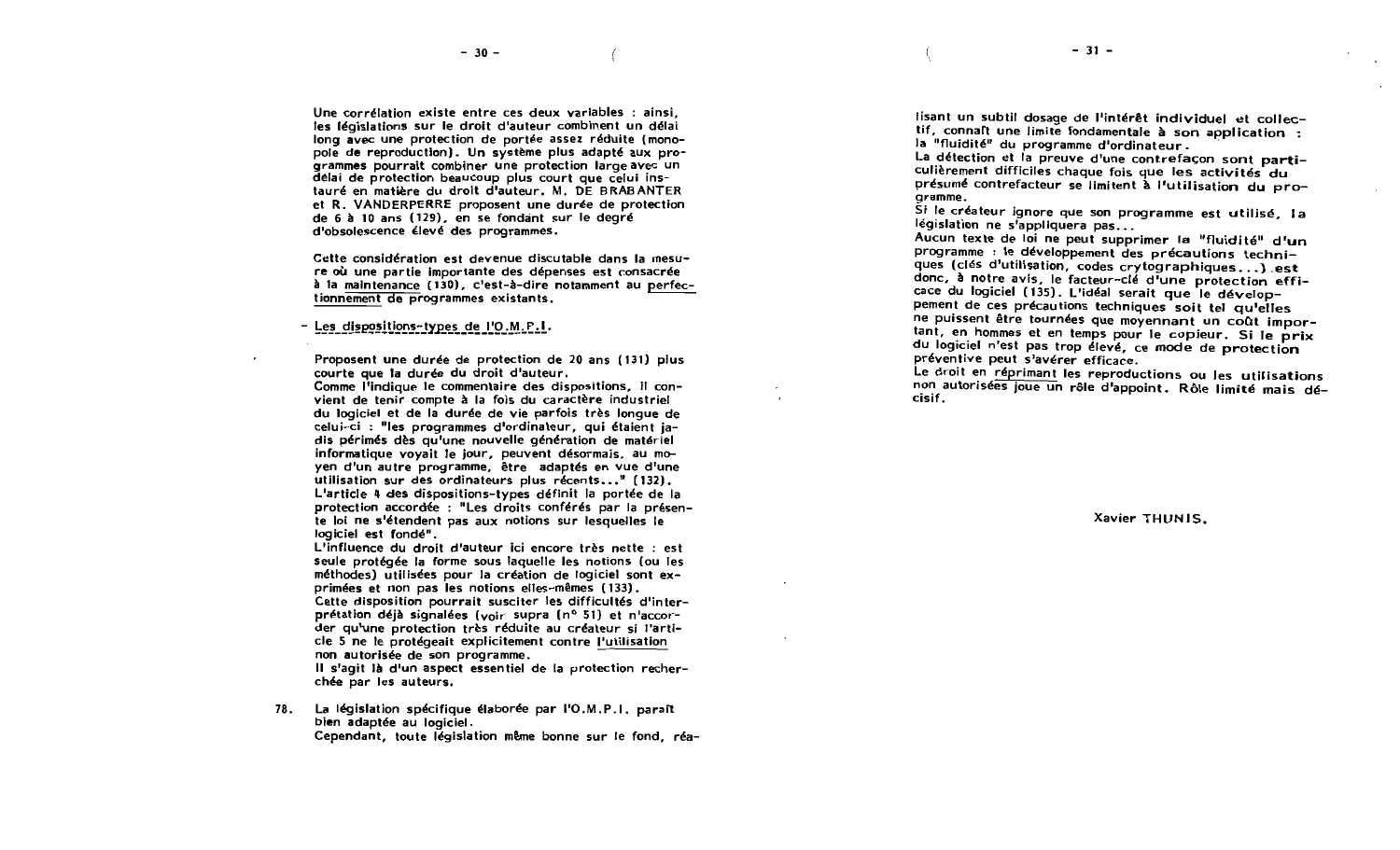- Pour des études récentes, voyez par exemple F. GOTZEN.  $(1)$ "Les programmes d'ordinateurs comme objet de droits intellectuels". Rev. dr intell., 1981, p. 241 et s.; H. BRETT et L. PERRY, "The legal protection of Computer Software ESC Publishing Ltd Oxford, 1981; R.H. STERN "La protection juridique du logiciel et des innovations en rapport avec l'informatique aux Etats-Unis d'Amérique", Prop. Industr. 1982, p. 157 et s. et p. 185 et s...
- Remarque : la terminologie dans l'informatique est assez  $(2)$ souple. "Programme" et "logiciel" sont considérés comme synonymes pour les informaticiens. Par souci de précision terminologique, on peut cependant distinguer, à la suite des travaux de l'Organisation Mondiale de la Propriété Intellectuelle (O.M.P.I.), le programme au sens strict et le logiciel. Ce dernier recouvre à la fois le programme et la clocumeritation connexe (description du programme, mode d'emploi, exemple d'utilisation, ...) destinée à en faciliter la compréhension et l'application. C'est à cette réalité plus large qu'il est fait référence dans le texte quand nous y parlons de logiciel.
- $(3)$ Expression utilisée par le Sénateur ARMENGAUD, cité par A. LUCAS, "La protection des créations industrielles abstraites", C.E.I.P.I., Librairies Techniques, 1975, nº 250.
- $(4)$ Ce dernier exemple est cité et développé par SCHNEIDER. WEINGART et PERLMAN, "An introduction to programming and problem solving with Pascal", Wiley and Sons edit., 1978. p. 19 et s. : "L'algorithme du shampooing" se décompose comme suit :
	- 1. Mouiller les cheveux
	- 2. Faire mousser
	- 3. Rincer
	- 4. Répéter l'opération

Cet algorithme, choisi pour sa simplicité, est affecté de deux défauts capitaux aux yeux de l'analyste, il n'est pas fini et sa 4ème étape est ambiguë (de quelle opération  $s'$ agit-il? $).$ 

- $(5)$ v<sup>o</sup> Informatique, Encyclopédie Universalis, vol. 8, p. 1013; la définition implique qu'un algorithme ait notammerst les propriétés suivantes :
	- 10 caractère fini : un algorithme doit toujours se terminer après un nombre fini d'étapes.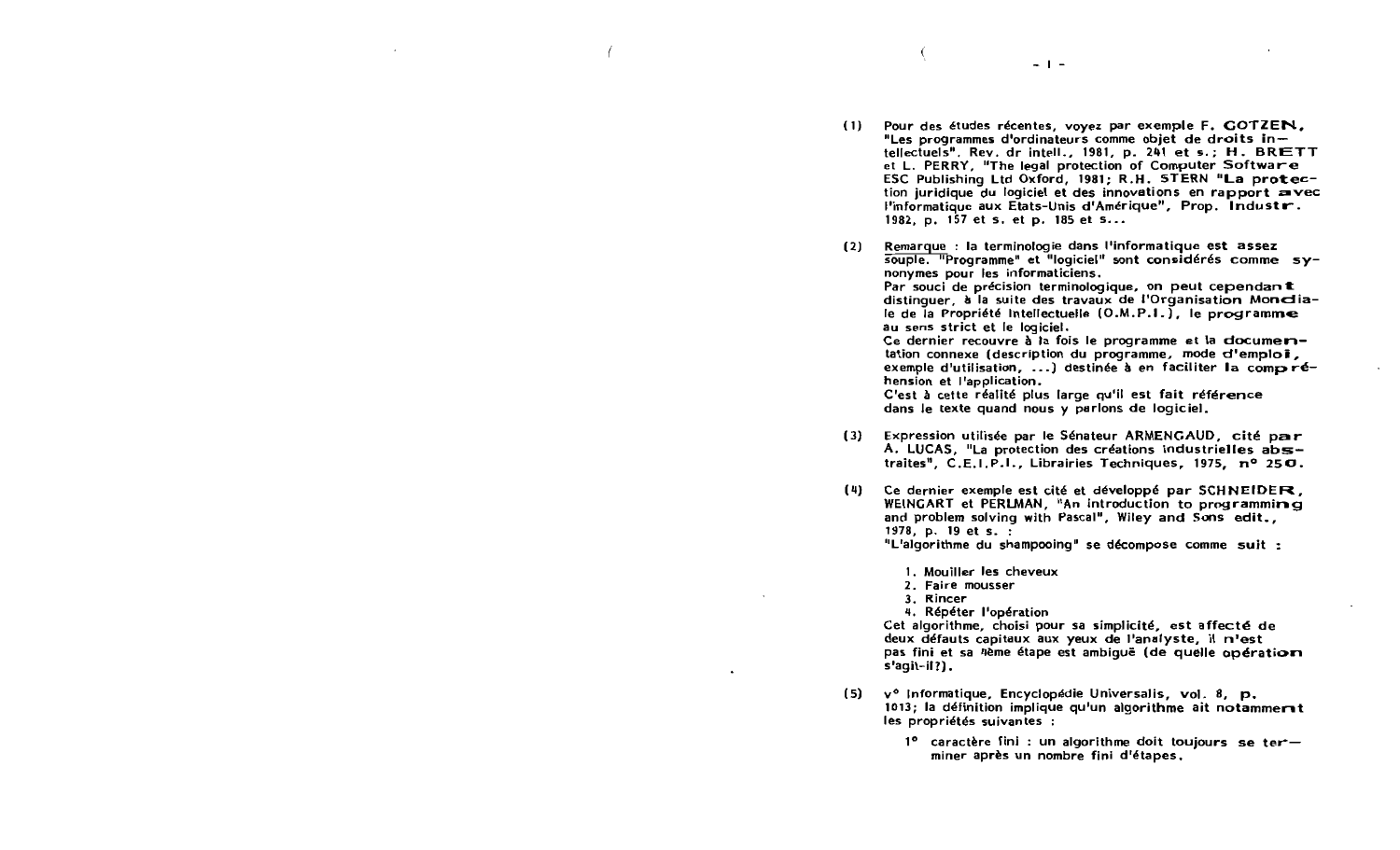- 2º caractère défini : toutes les opérations doivent être spécifiées de manière non ambique.
- 3º capacité de recevoir des données et de sortir un résultat.

On notera que l'algorithme du shampoint ne satisfait ni à la première ni à la deuxième condition.

- (6) Commentaire : signification des symboles : max : variable contenant le maximum  $\ge$ : supérieur à
	- 4 : indique une opération d'assignation d'une valeur à une variable
	- Explication de l'algorithme :
		- $-$  on entre 3 nombres a, b et c
		- on compare les deux premiers et on assigne à la variable max la valeur du plus grand des deux nombres: il s'a $ait soit de a (max $4$  - a)$ soit de  $b$  (max  $\longleftarrow$  b)
		- on compare ensuite le 3ème nombre au plus grand des deux premiers; le plus grand devient le maximum que l'on imprime.
- (7) L'O.M.P.I. a examiné l'opportunité et les modalités d'une protection des programmes sur le plan juridique. Sa réflexion a abouti à la publication de "Dispositions-types sur la protection du logiciel" qui ont pour obiet d'aider les pays à compléter leurs législations en matière de protection du logiciel ou à les clarifier (Pour une analyse plus détaillée. voir infra Chapitre IV).
- (8) O.M.P.I. Dispositions-types sur la protection du logiciel. Genève, 1978, p. 9.
- (9) On parle aussi de logiciel de base et de logiciel d'application.
- (10) Pour des exemples supplémentaires, cf. J.-P. MEINADIER. "Structure et fonctionnement des ordinateurs", Larousse, édit. 1979. p. 20 et s.
- (11) M. GEMIGNANI, "Legal Protection for computer software". The view from 1979, Rutgers Journal of Computers and the Law, 1980, p. 271.
- (12) P. MATHELOT, "L'informatique", Collection "Que saisje?", P.U.F., 1971, p. 7.
- (13) Nous avons souligné -et ceci corrige le caractère dualiste de notre présentation- que certains programmes assument la gestion du système (programme constituant le système d'exploitation).
- (14) Pour un exposé complet, cf. P. MATHELOT, op. cit., p. 31 et s. Pour un exemple, cf. B. LAMBERT. "La nature iuridique des programmes d'ordinateurs", Thèse, Paris, 1969, p. 29 et s.
- (15) Ces langages sont des langages symboliques s'inspirant du langage conventionnel.
- (16) Le programme est ensuite transcrit, par le compilateur, du langage de programmation dans le langage propre de l'ordinateur, à savoir le langage binaire (Jangage machine). On passe ainsi du programme-source (suite d'instructions rédigées en langage évolué) au programme-objet (suite d'instructions en langage machine).
- (17) Estimation de l'O.M.P.I. Dispositions-types sur la protection du logiciel, Genève, 1978, p. 4.
- (18) Le dégroupage ne vise pas les programmes du système d'exploitation.
- (19) M. DE BRABANTER et R. VANDERPERRE. "Aspects particuliers de la protection juridique du logiciel". Rev. dr. intell., 1976, p. 137, P. BUCH, "La protection juridique des programmes d'ordinateurs", Rev. dr. intell., 1976, p. 158.
- (20) Comme le souligne M. LUCAS, ("La protection des programmes d'ordinateurs", Rev. Jur. Comm., Nov. 1979, nº 11, p. 478), l'absence de protection mène aux pillages. par suite de l'espionnage industriel et aux gaspillages. dans la mesure où les créateurs non protégés gardent leurs créations secrètes et s'attachent. chacun de Jeur côté, à mettre au point le même logiciel.

(21) B. LAMBERT, op. cit., p. 279.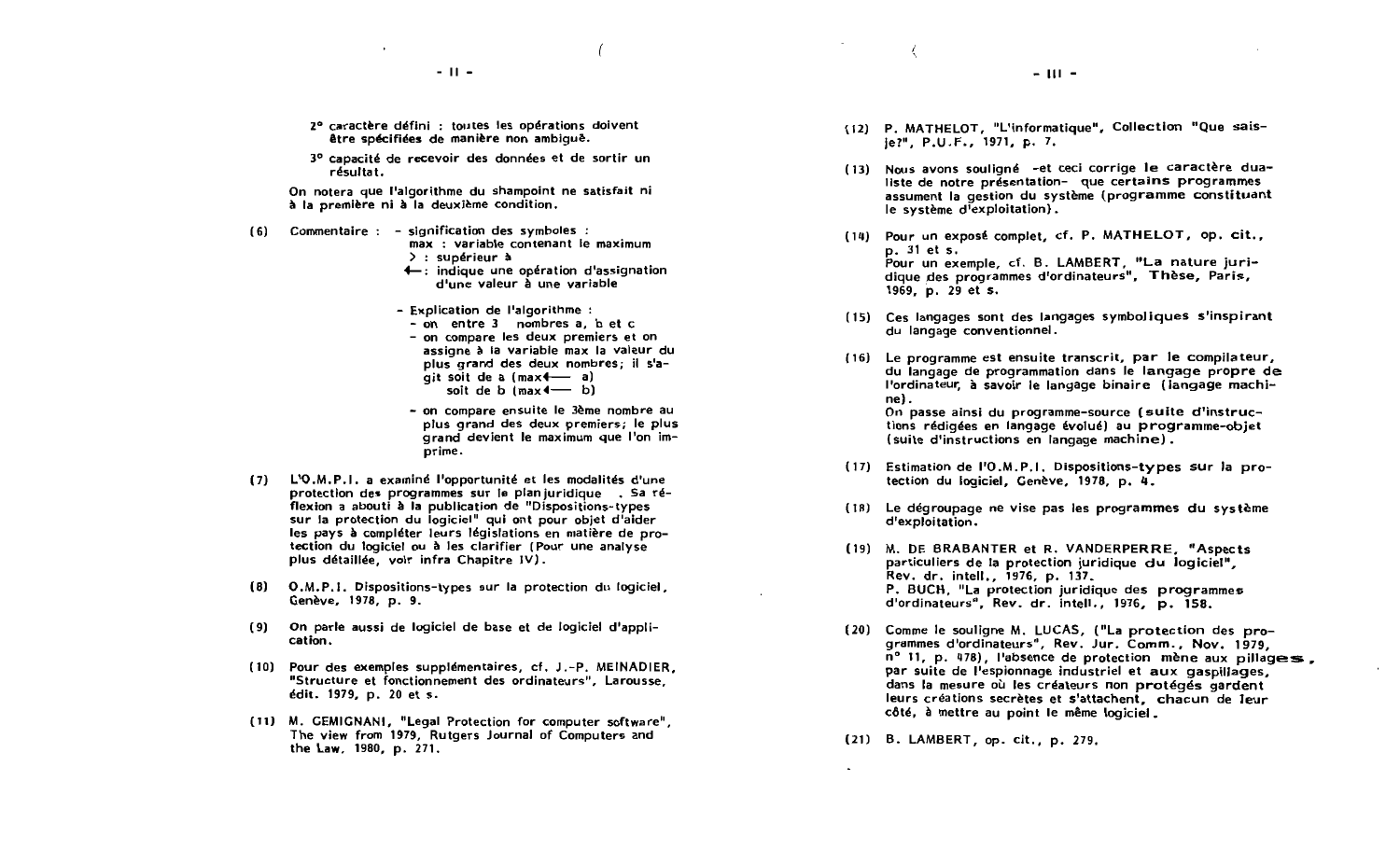- (22) L. PERRY exprime à sa manière la manière amphibologique du programme : "Although a program is at the same time the mere expression of an idea and the practical embodiment of the idea, most legal opinion classifies programs with formulae rather than embodiments", L. PERRY, "The Legal Protection of Computer Software", the WIPO Model Provisions European Intellectual Property Review, Feb. 1979, p. 35.
- (23) B. LAMBERT, op. cit., p. 3.
- (24) Le "droit" recouvre aussi bien la législation que la jurisprudence des pays examinés. L'exposé qui suit s'en tient à l'essentiel : on s'est efforcé de dégager des convergences entre les droits plutôt que d'en restituer les détails.
- (25) U.S. Const., art. I, 58, cl. 8.
- (26) Patent Act., ch. 950, 66 Stat. (1952). Version en cours: 35 U.S.C., 5100 et sts (1970). L'article 134 de la loi actuelle (present statute) ouvre l'appel auprès de la "Board of Patent Appeals" par tout demandeur en brevet débouté à deux reprises. Appel des décisions de la "Board of Patent Appeals" peut être interjeté auprès de la "Court of Customs and Patent Appeals" (C.C.P.A.). La Cour Suprême des Etats-Unis (U.S. Supreme Court) assure le contrôle des décisions de la C.C.P.A.
- $(27)$  35 U.S.C. 5101 (1970).
- (28) Cette dernière notion est définie à l'article 100 (b) de la loi : "the term process means process art or method and includes a new use of a known process, machine, manufacture, composition of matter or material".
- (29) Traduction suggérée de "unobviousness". L'article 103 éclaire la notion : "A patent may no be obtained... If the differences between the subject matter sought to be patented and the prior art (nous soulignons) are such that the subject matter as a whole would have been obvious at the time the invention was made to a person having ordinary skill in the art to which said subject matter pertains".
- (30) GOTTSCHALK V. BENSON, U.S. 63 (1972).

(31) La plupart des ordinateurs numériques travaillent sur des informations représentées en nombres binaires (c'està-dire ne comprenant que des 0 ou des 1). Les êtres humains emploient, quant à eux, le système décimal pou représenter des données numériques. Il est dès lors nécessaire d'opérer une conversion. Les Décimal Codé Binaire est une notation intermédiaire où chaque chiffre décimal est remplacé par son équivalem t en binaire. A moins que le nombre à transformer soit inférieur à 10, la notation Décimal Codé Binaire n'est pas équivalente à la notation binaire.

 $- V -$ 

- (32) 409 U.S. 68 (1972); pour plus de détails, cf. Stanislans J. SOLTYSINSKI, "Computer Programs and Patent Law : a comparative study", Rutgers Journal of Computers and the Law, 1973, p. 1 et s. Spécialement p. 50.
- (33) Selon la Cour Suprême, "Phenomena of nature ... mernital processes, and abstract intellectual concepts are not soatentable, as they are the basic tools of scientific and technological work" (nous soulignons) 409, U.S. 67 (1972).
- $(34)$  437, U.S. 584 (1978).
- (35) Une limite d'alarme est un nombre. Pendant le processus de transformation catalytique, certaines conditions commune la température, la pression ... doivent être constamm contrôlées. Quand une de ces variables dépasse une l <sup>a-</sup> mite pré-déterminée, l'alarme retentit. C'est surtout cu urant les périodes de transition, comme le démarrage, eque la mise à jour des limites d'alarme peut s'avérer nécess saire.
- $(36)$ 437, U.S. 591.
- $(37)$  437, U.S. 591 n<sup>o</sup> 15.
- $(38)$  437, U.S. 595 n<sup>o</sup> 18.
- $(39)$  101, U.S. 1048 (1981). Pour plus de précisions sur le type d'invention en causse, cf. C. NORMAN, "Court broadens Rules on Patenting Software, Science, March 1981, nº 4488, p. 1325 et s.; R.H. STERN, art. cit., p. 170.
- (40) Attendu cité par E. MYERS, "Patents for Software", Datamation, 1981, nº 5, p. 54-58.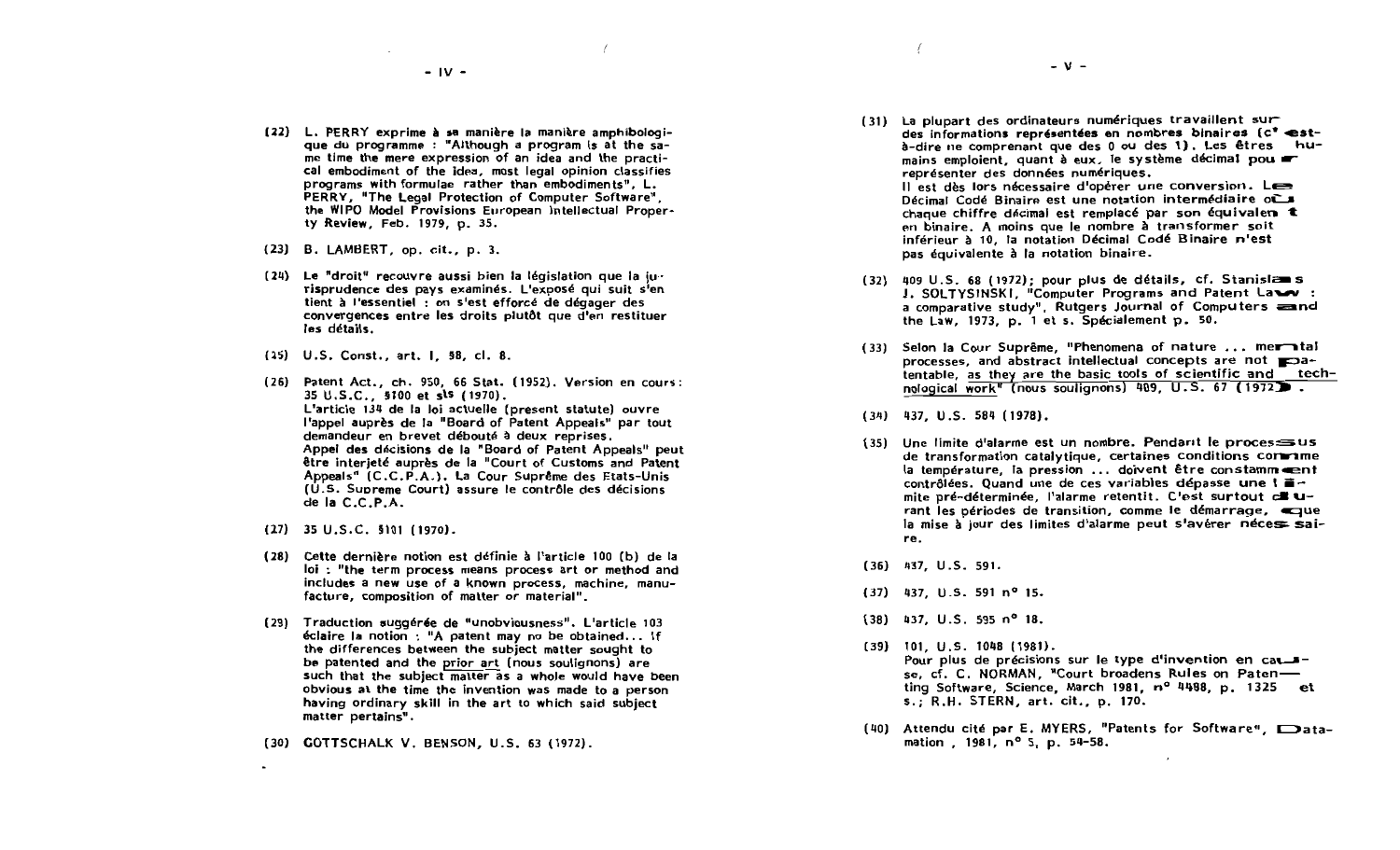- (41) La Cour Suprême a rendu le 9 mars 1981, une autre décision dans le même domaine (Sradley case). Le laconisme en rend l'analyse impossible.
- (41bis) Par deux fois, postérieurement à l'affaire DIAMOND V. DIEHR. Ia Court of Customs and Patent Appeals (C.C.P.A.) a affirmé qu'une invention peut être brevetable, encore qu'elle comporte un algorithme. In Re ABELE. 684 F. 2d 902 (1982): in re PARDO, 684 F.2d 912 (1982).
- (42) Sur les conditions de nouveauté et d'activité inventive. cf. A. CHAVANNE et J. AZEMA, "Le nouveau régime des brevets d'invention", commentaire de la loi du 13 juillet 1978, Sirey 1979, p. 45 et s.
- (43) Voir infra nº 30 et s., discussion sur le caractère industriel du programme.
- (44) La Cour de Cassation s'est montrée sévère dans le refus de la brevetabilité des programmes d'ordinateur, cf. Cass. com., 28 mai 1975, Ann. de la Prop. indust., 1975, p. 217, note P. MATHELY.
- (45) Expertises nº 38, mars 1982, p. 49.
- (46) Loi allemande du 2 janvier 1968, modifiée le 3 décembre 1976.
- (47) Sur cet argument, voyez G. KOLLE, "Der Rechtsschutz von Computerprogrammen aus nationaler und internationaler Sicht", G.R.U.R., 1974, p. 10 et s.
- (48) B. Pat. 28.5 Mitt., 1973, p. 171; cf. F.K. BEIER. Zukunftsprobleme des Patentrechts, G.R.U.R., 1972, 218, note 37.
- (49) G. KOLLE, art. cit., p. 18.
- (50) Pour une synthèse récente du droit allemand, G. KOLLE "Der Rechtsschutz der Computer software in der Bundes republik Deutschland" rapport national allemand au XIème Congrès International de droit comparé, Caracas, 1982,
- (51) Convention de Munich, signée le 5 octobre 1973, créant un système européen de délivrance des brevets opérant selon des critères de brevetabilité uniforme.
- (52) La Convention laisse ouverte la brevetabilité d'inventions susceptibles d'application industrielle dont l'un des éléments serait un programme (Art. 52, §3).

(53) Contra B. LAMBERT, op cit., p. 142 et s., qui considère qu'un programme peut constituer une invention de produit, de procédé ou même de combinaison. A vrai dire, considérer qu'un programme peut constitue r une invention de produit revient à le confondre avec sour support matériel. Celui-ci pourrait, à condition de réportedre aux exigences de nouveauté et d'activité inventive. être breveté, ce qui n'implique pas la brevetabilité du procédé de l'information lui-même. Ceci n'empêche pas de considérer le programme comme un m produit sur le plan commercial.

 $-$  VII  $-$ 

- (54) L. VAN BUNNEN. "Droits intellectuels et problèmes de concurrence", U.C.L., 1978, p. 36. Dans le même sens\_ cf. F. MAGNIN, "Know-how et Propriété industrielle". Librairies Techniques, 1974, nº 124.
- (55) Nous critiquerons la Cour Suprême des Etats-Unis en utilisant sa terminologie. La Cour Suprême, suivant en cela la doctrine américaine, considère l'algorithme et le programme comme des synonymes. Discuter la brevetabilité de l'algorithme équivaut donc à discuter la brevetabilité du programme. Pour des références doctrinales, cf. M. NOVICK et H. WALLENSTEIN, "The algorith rn and computer software patentability : a scientific view  $\sim$  f a legal problem", Rutgers Journal of Computers and the Law, 1980, p. 333.
- (56) A notre avis, la loi de la nature n'existe pas dans la nature. C'est l'esprit humain qui la concoit.
- (57) La jurisprudence américaine parle, à son sujet, de "procédé mental", entendant par là que son exécution ne nécessite qu'un papier et du crayon (mental step cloctrine). A notre avis, la distinction entre procédé mental et procédé concret (p. ex. un procédé d'usinage utilisant un tour) est inadéquate. Comme le souligne très justement J.-F. BOISSEL, "Les brevets de software", L'informatique, Juillet 1971, nº 18, pp. 51 et 52, "... en mécanique ou en chimie, on a pris l'habitude de considérer que le programme ne représentait que des choses concrètes et l'on a oublié qu'il représente aussi le concept abstrait et pour les ordinateurs, on a déjà pris l'habitude inverse de considérer que le "programme" ne représentait que le processus mental abstrait de traitement de l'information...".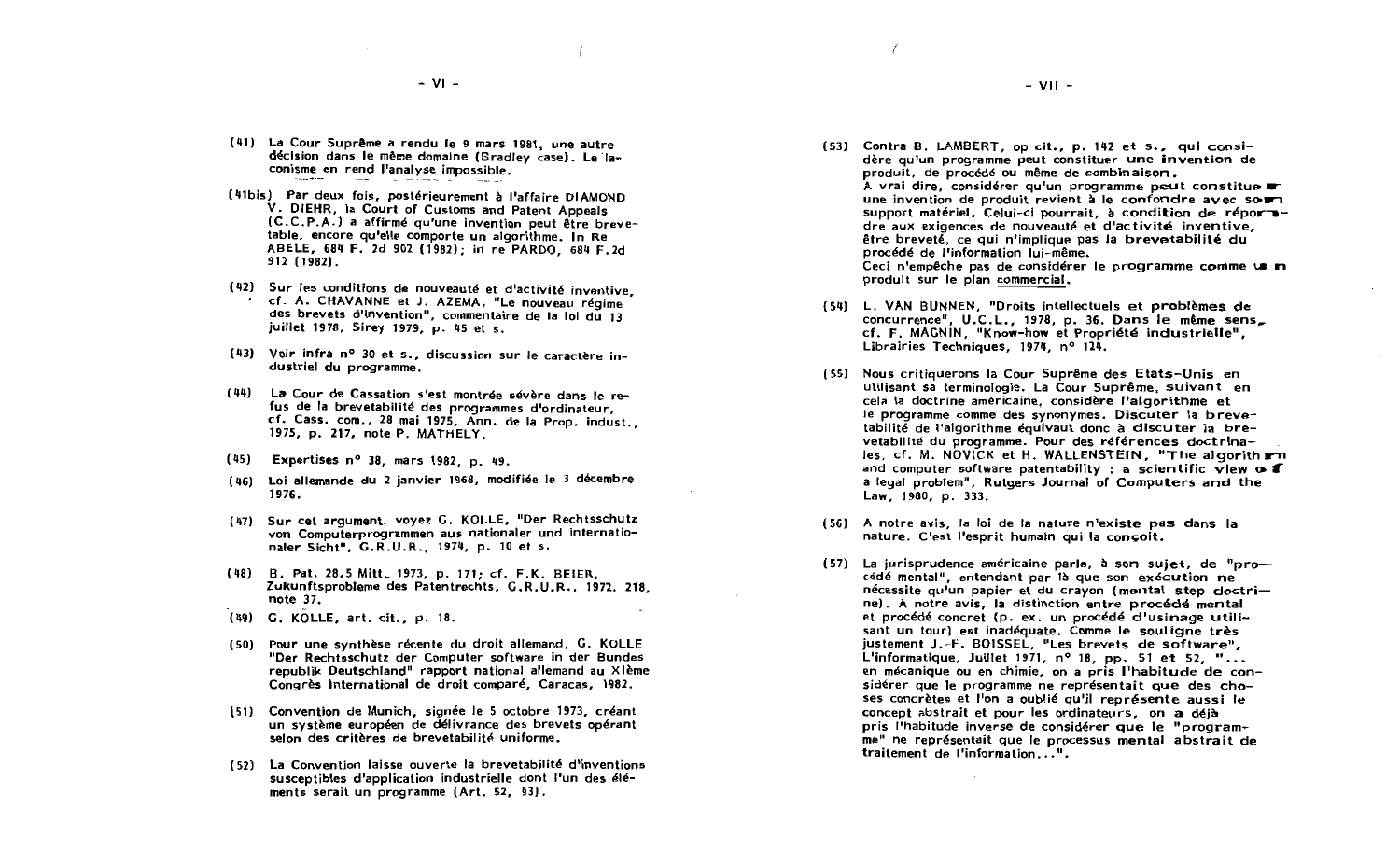$-$  VIII  $-$ 

- (58) Dans ce sens, P. ROUBIER, "Le droit de la propriété industrielle", Sirey, 1954, t. II, p. 90; L. VAN BUN-NEN, op. cit., p. 33.
- (59) P. MATHELY, "Le droit français des brevets d'invention", Journal des Notaires et des Avocats, 1974, p. 29.
- (60) M. NOVICK et H. WALLENSTEIN, art. cit., p. 338.
- (61) Rappelons-le, l'algorithme, dans la doctrine américaine est synonyme de programme assimilable par la machine, cf. supra  $p. 9$ , note 55.
- (62) Ces modifications ont été très précisément décrites par R. VANDENPERRE, "La propriété industrielle face à l'informatique", Rev. dr. intell., 1967, p. 200.
- (63) B. LAMBERT, pp. 151 et 152.
- (64) B. LAMBERT, op cit., p. 171.
- (65) P. MATHELY, op cit., p. 43.
- (66) Ces programmes permettent aux différents organes de l'ordinateur de fonctionner "simultanément" pour des proarammes d'application différents.
- (67) Il faudrait peut-être examiner si le programme apporte une solution à un problème de nature industrielle. Il ne semble pas que les programmes à vocation mathématique, les programmes utilisés dans l'enseignement revêtent un caractère industriel.

Par contre, les programmes de process-control (commandant par exemple un four, un laminoir, un atelier indus triel automatisé, ...), ou même les programmes de gestion financière, pourraient être brevetables, à condition d'admettre un critère élargi de brevetabilité : l'utilité pour l'industrie.

Cette indication demeure très sommaire, car elle laisse en suspens la définition même du concept d'industrie que chacun devine ou ressent, mais que peu explicitent. Il nous semble que l'industrie recouvre tous les secteurs de l'activité économique, qui se définit comme une activité de production de biens et de services destinés à s'écouler sur un marché.

(68) Il est intéressant de noter la convergence entre la solution retenue par la Cour Suprême dans DIAMOND V. DIEHR et l'article 52 §3 de la Convention de Munich (cf. supra note  $52$ ).

- (69) E. MYERS, art. cit., p. 56.
- (70) Cette condition ne peut être approfondie ici. Cf. P. MATHELY, op cit., p. 151 et s.; P. ROUBIER, op cit., p. 57 et s.
- (71) Rapport de l'O.M.P.I., le droit d'auteur, janvier 1978, p. 9.
- $(72)$  Selon B. LAMBERT, op cit., pp. 183 et 184, "C'est, dans l'organigramme, dans la structure du programme qu'il conviendrait de rechercher l'élément de discontinuité révélateur de l'activité inventive de l'auteur. Cette discontinuité se détecterait plus facilement dans les programmes assurant la gestion interne de l'ordinateur que dans les programmes d'application où d'élément éventuellement brevetable du programme ne peut être mis en évidence que lorsqu'on fait abstraction de toute la partie inhérente à la nature particulière des données à traiter".
- (73) J.-F. BOISSEL, "Les brevets de software...". L'informatique. Juillet 1971, p. 154. 2ème col.
- (74) A.E. SALZMANN, "International protection for computer software", Law and computer Technology, 1979, p. 12 et les références citées: S. SOLTYSINSKI, art. cit., p. 73 et les références citées.
- (75) A.E. SALZMANN, art. cit., p. 13.
- (76) Le texte en est paru dans la Revue Internationale du Droit d'Auteur (R.I.D.A.), janvier 1982, nº 111, p. 269.
- (77) Le texte de la loi américaine du 19 octobre 1976 a été publié dans R.I.D.A., 1977, nº spécial, p. 100 et s.
- (78) Final Report of the National Commission on New Technological Uses of Copyrighted Works (C.O.N.T.U.), Library of Congress Washington, 1979, pp. 16 et 38.
- (79) Le degré d'originalité requis est minimal, cf. M. GEMIGNANI, art. cit., p. 283.
- (80) L'article 102 (a) de la loi dispose : "Copyright protection subsists ... in original works of authorship fixed in any tangible medium of expression...".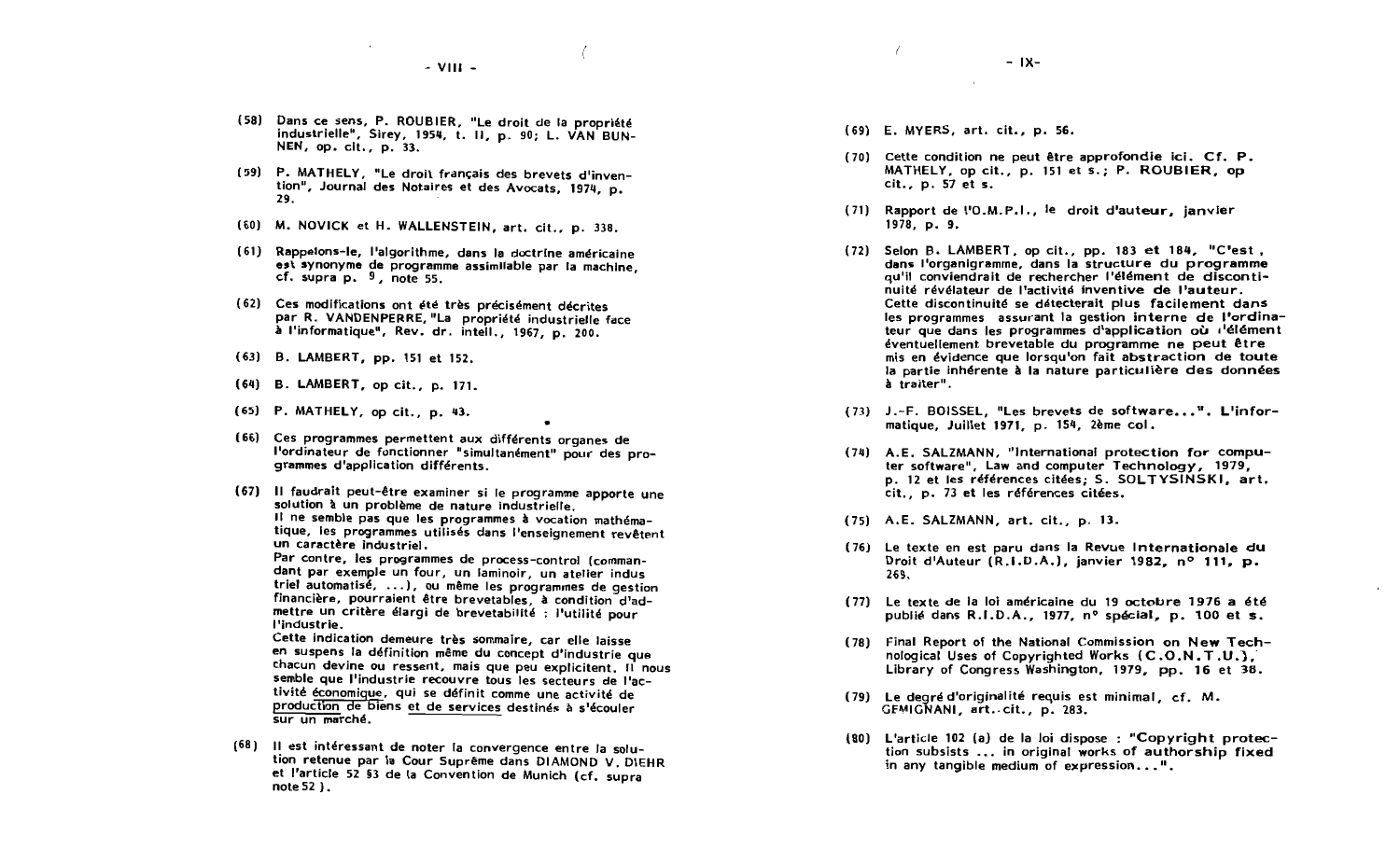- (81) On n'oubliera pas qu'aux Etats-Unis. les oeuvres publiées doivent, pour être protégées, porter une mention de réserve expresse des droits (copyright) et être enreaistrées.
- (82) Le "Register of Copyright" pour la période courant de 1964 au 1er janvier 1977, n'en a enregistré que 1205, alors qu'un million de programmes sont développés chaque année. Nous ne disposons pas des chiffres pour les années 1981-1982 ce qui aurait été intéressant pour évaluer l'effet de la loi nouvelle. Même après la loi du 12 décembre 1980, la jurisprudence américaine paraît hésitante : les décisions rendues dans Data Cash System, Inc. V. J.S.&A. Group, Inc. (N.D. III. 1979) et dans Tandy Corp. V. Personal Micro Computers, Inc. (N.D., Cal. 1981) semblent contradictoires. Amendée, la législation sur le droit d'auteur n'offre pas encore de protection suffisante (R.H. STERN, art. cit.,  $p. 169$ .
- (83) H. DESBOIS, "Le droit d'auteur en France", Dalloz, 1978. 3ème édit., p. 22.
- (84) H. DESBOIS, op cit., p. 55. CI. COLOMBET, "Propriété littéraire et artistique". Dalloz. 1976. nº 40. in fine. C. LE STANC, "La protection des programmes d'ordinateurs par le droit d'auteur dans les pays d'Europe Continentale". Montpellier. Centre du droit de l'entreprise. dossier brevets, IV. 1979.
- (84bis) Expertises nº 39, avril 1982, p. 73.
- (85) Ici comme dans les législations française et américaine. la notion d'oeuvre s'entend très largement de toute forme d'expression intelligible, même si elle n'est pas directement compréhensible à l'homme de la rue, indépendamment de sa qualité ou de sa destination (Loi allemande du 9 septembre 1965, modifiée le 2 mars 1974.
- [86] G. KOLLE, art. cit., 1974, p. 8. Cfr cependant un iugement du L.G. de Mannhelm (12.5. 1981, B.B. 1981, p. 1543 et s.) qui refuse au programme la protection par le droit d'auteur au motif que "... ein Computerprogramm dem Betrachter keinen geistig - ästhetischen Gehalt vermittle...". Pour une critique de ce jugement, vovez notamment SIEBER. Urheberrechtliche und wettbewerbsrechtliche Erfassung der unbefugten Softwarenutzung, B.B. 1981, p. 1548 et s. et KOLLE, rapport cité à la note 50, p. 25 et s. Un jugement ultérieur du L.G. de Mosbach (13 7-1982 B.B. 1982, p. (443) se prononce pour l'application du droit d'auteur aux programmes. Il paraît plus représentatif de la tendance dominante en R.F.A.
- (87) Cf. p. ex. E. ULMER, "Der Urheberrechtschutz wissenschaftlicher werke unter besonderen berücksichtiqung der Programme elektronischer Rechenaniagen", bayerishe Akademie der Wissenschaft, Phil.-Hist. Klasse, Session 1967, lère partie.
- (88) Comme l'explique A. LUCAS, op cit., nº 158, "Si la protection était limitée à la forme au sens strict, il suffirait pour n'être pas considéré comme contrefacteur, de recopier une oeuvre en utilisant un dictionnaire des synony $mes<sup>n</sup>$ .
- (89) Cette suggestion s'est exprimée sous des vocables très divers : la doctrine française, sous l'influence de H. DESBOIS, prône la protection de la composition de l'oeuvre, les Allemands parlent de "forme interne" et les Américains d'"arrangement" (Cf. R. C. DEMICOLA, "Copyright in collections of Facts : a theory for the protection of non fiction literary works", C.L.R., 1981, vol. 81, p. 527).
- (90) J.-F. BANZHAF, art. cit., p. 1274.

 $\mathbf{I}$ 

- (91) Les règles du droit d'auteur s'appliquent de manière classique à la documentation connexe.
- (9 bis) D'une manière générale, la distinction entre le fond et la forme est contestable, car l'éclosion des idées va souvent de pair avec le bonheur de l'expression.

Comp. A. LUCAS, art. cit., p. 483 et F. GOTZEN, art. cit., p. 90. M. LUCAS soutient que n'importe qui peut "movennant des modifications mineures, reprendre librement à son compte la démarche logique du créateur sans encourir les sanctions de la contrefaçon. Cet emprunt ne peut être assimilé à une adaptation puisque la structure essentielle du programme (nous soulignons) doit être considérée comme appartenant au domaine public, en vertu de l'inappropriation des idées". M. GOTZEN prétend au contraire qu<sup>in</sup>il ne suffirait pas, pour échapper à l'emprise du droit d'auteur, de changer quelques détails. Tant que subsiste la structure essentielle de l'original (nous soulignons), il ne s'agira que d'une adaptation subordonnée à l'autorisation de **l'auteur**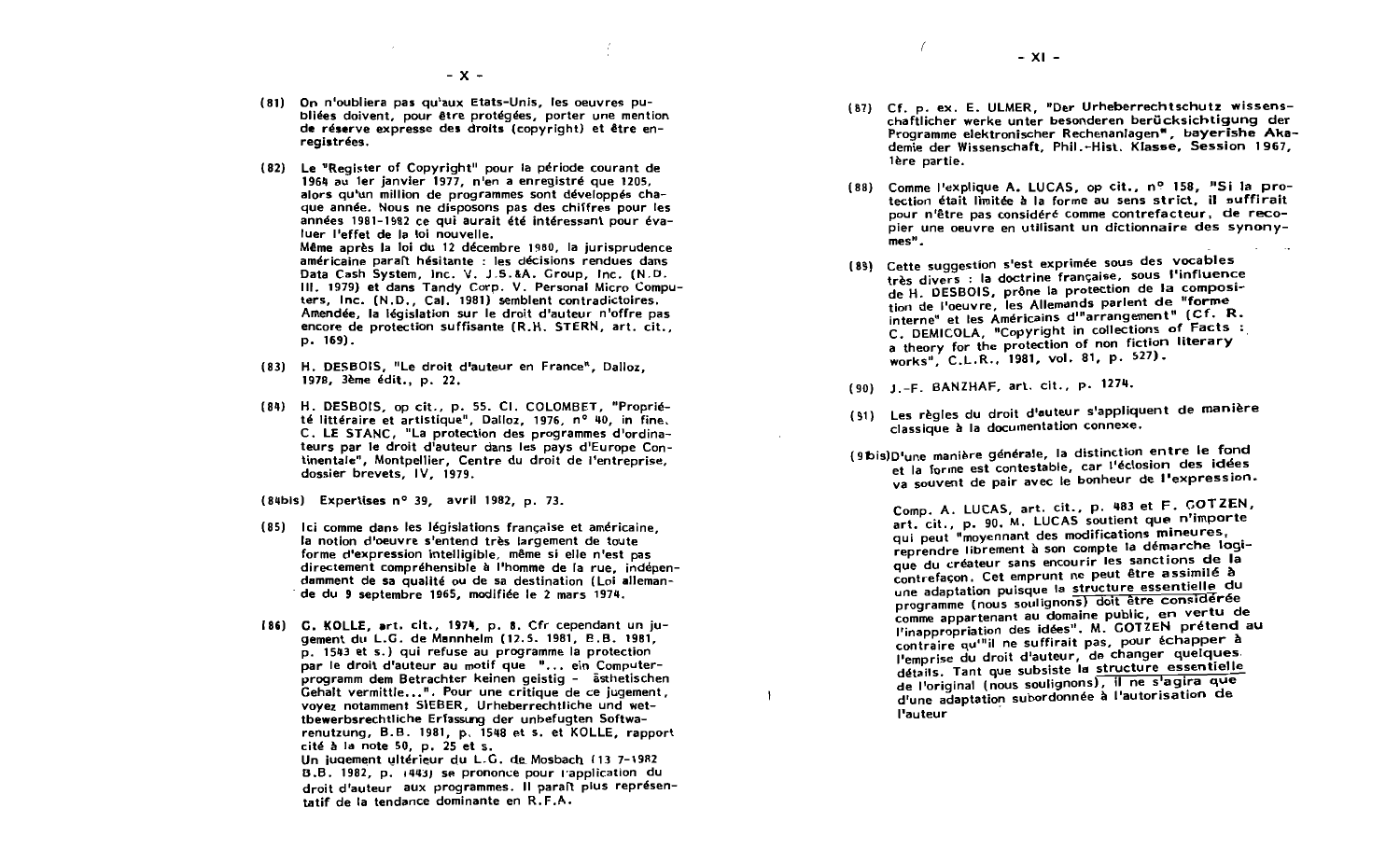- $(93)$ E. ULMER. "La protection par le droit d'auteur des oeuvres scientifiques en général et des programmes d'ordinateur en particulier", R.I.D.A., 1972, p. 79. Le même auteur (ibid. p. 81) compare de manière succestive l'organigramme à un scénario ou au plan d'un ouvrage artistique.
- $(94)$ Cette liberté de choix dans l'élaboration de l'organigramme ne se retrouve pas au stade de la codification. Cette question est controversée: cf. M. DE BRABAN-TER et R. VANDERPERRE, art. cit., Rev. dr. intell.. 1976, p. 150; A. LUCAS, op cit., p. 114: J.-F. BANZHAF, art. cit., p. 1279; E. ULMER, art. cit., p. 81.
- (95) Dans ce sens, P. BUCH, art. cit., p. 178.
- (96) A ce suiet cfr R. VANDERPERRE, "Droits intellectuels et banque de données". Banques de données, Entreprises, Vie Privée. Colloque de Namur. Bruxelles, 1980 CREADIF, p. 337.
- (97) "It is difficult to draw the line between the copyrightable of style and expression in a computer proelement gram and the process which underlies it" (C.O.N.T.U., rapport cité p. 22).
- (98) A. LUCAS, op. cit. nº 293: "Dispositions-types sur la protection du logiciel", O.M.P.I., 1978, p. 5.
- (99) F. GOTZEN, "Het bestemmmingsrecht van de auteur", Bruxelles, Larcier, 1975.
- (100) Le droit d'auteur requiert l'originalité, le droit des brevets la nouveauté déterminée par rapport à l'état de la technique, critère extérieur à l'inventeur.
- (101) Elle couvre outre la vie de l'auteur, une période de 50 ans (France, E.-U.) ou de 70 ans (Allemagne) après sa mort. La différence avec le droit des brevets est significative. Dans ce dernier système, la durée de protection est de 17 (E.-U.) à 20 ans à dater du dépôt. Il s'agit en effet d'assurer le retour à la concurrence dans les plus brefs délais.
- (102) On nous objectera, en matière de brevets, le droit à la paternité instauré par l'article 4 de la Convention d'Union de Paris. La portée en est cependant restreinte ; il permet seulement à l'inventeur de voir son nom mentionné dans le brevet.
- (103)Cf. p. ex. E. ULMER, art. cit., p. 69; B. LAMBERT, op. cit., p. 239 et s.
- (104)A. LUCAS. op. cit., nº 292; C.O.N.T.U. rapport déjà cité p. 28 et s.
- (105) Le progrès est un concept étranger à la culture : il n'y a pas de progrès culturel au plan de la création.
- (106) Pour une discussion de la question, voir A. BENSOUS-SAN. Répression et Informatique. Informatique et gestion. janvier-février 1982. n° 130. p. 42 et s. Du même auteur. Le vol des programmes et des fichiers. Expertises 1981. p. 15 et s.
- (107) J.-J. EVRARD, La sécurité à l'égard des employés, F.A.I.B., Collogue du 5-6 octobre 1982, p. 92.
- (108) J.-M. MOUSSERON. Aspects juridiques du know-how. cah. du dr. de l'entrep., 1972, p. 1; Le savoir-faire existe-t-il s'il n'est pas protégé par un secret absolu? La réponse à cette question est positive mais avec des nuances. R. FABRE. Le know-how, sa réservation en droit commun, Librairies Techniques, 1976, nº 330: F. DESSEMONTET, "Le savoir-faire industriel, définition et protection du "know-how" en droit américain", Lausanne, p. 157 et s.
- (109) R. FABRE, Le know-how, op. cit., p. 173 nº 269.
- $(110)R$ . FABRE, op. cit. n° 284: "à défaut de stipulation contractuelle. la violation par le salarié d'un secret appris chez son précédent employeur, constitue une faute délictuelle génératrice d'une obligation de réparation".
- (111) La clause de secret ne peut cependant pas être large au point d'entraver la liberté de travail du salarié. Comme le souligne M. GEMIGNANI (Legal Protection for computer software, The View from 79, Rutgers Journal of Computers and the Law 1980, p. 305), "The employer must beware of clauses which so restrict the employees opportunities for alternative employment as to be inconscionable! Dans le même sens. G. CORNU. R.T.D. Civ.. 1979. p. 812.

(112) Contrat de licence de programmes I.B.M. 9500-7-3/79.

(112bis) En fait, la question des droits d'auteur n'interviendra quère dans les rapports entre contractants et c'est sur base contractuelle que les violations du secret seront sanctionnées.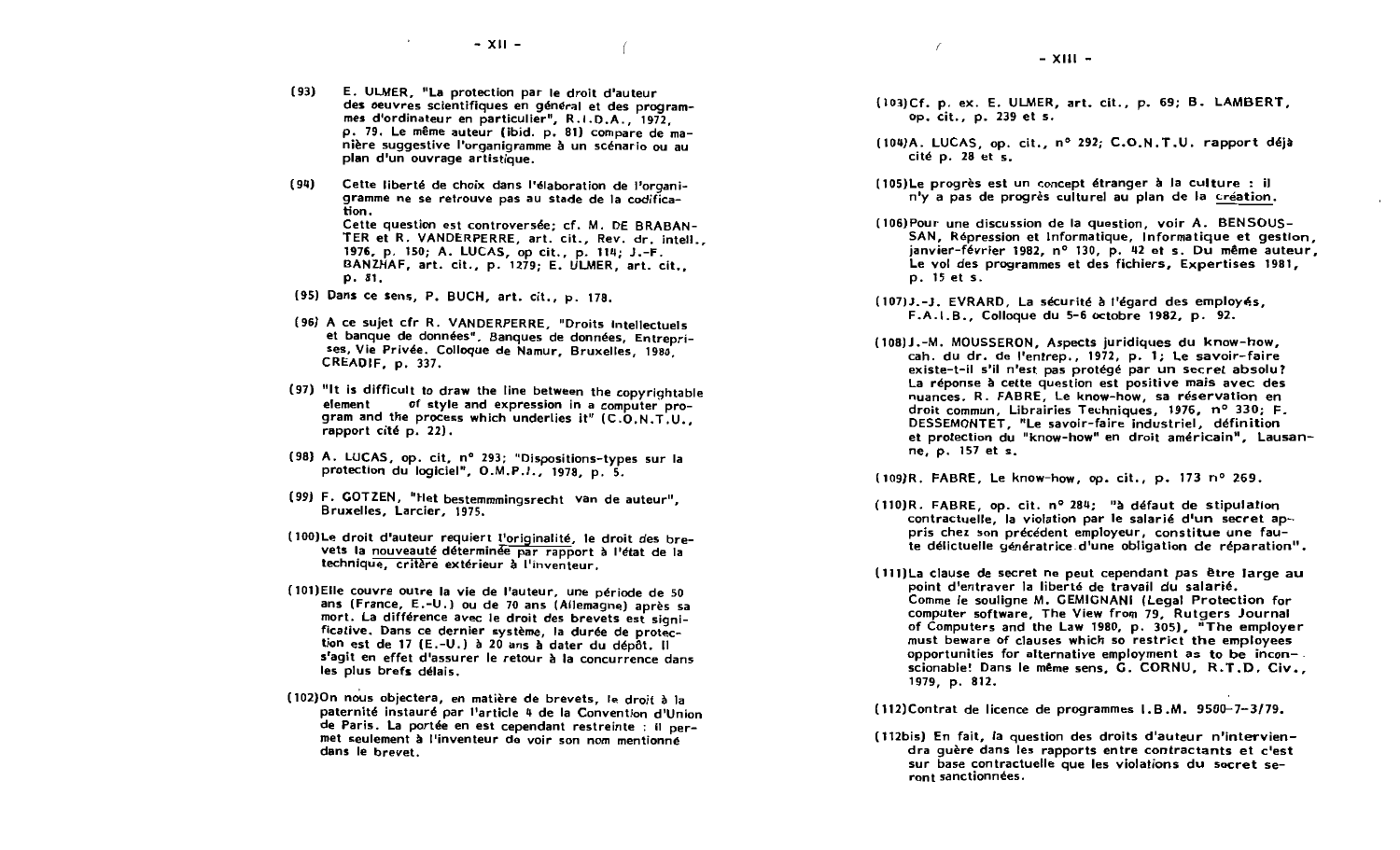- Le fournisseur, pour se prémunir de la divulgation.  $(113)$ conserve très souvent le programme source.
- La notion de commercant, au sens de l'article 54 de la  $(114)$ loi sur les pratiques du commerce, serait plus large que celle contenue dans le Code de Commerce. Pour plus de détails, J.-J. EVRARD et T. Van JNNIS, Les pratiques du commerce. Chronique de jurisprudence, (1971-1977), J.I., 1978, p. 37,  $n^3$  71.
- (Une ordonnance récente du President du Tribunal de  $(115)$ Commerce de Bruxelles (inédit 17-09-1982) a d'ailleurs fait droit à une action en cessation intentée pour copiage et diffusion illicite de programmes. L'ordonnance est très prudente : elle sanctionne la violation d'un secret sans pour autant se prononcer sur la nature des programmes. **ANGEL MAN ANT**
- (116) J.-J. EVRARD, et T. Van INNIS, Chronique citée nº 79 : La jurisprudence belge a dégagé, en cette matière, la notion de concurrence parasitaire désignant le profit illicite que l'on tire des efforts et des investissements d'un concurrent pour mettre au point un produit; Pour la France, voir Ph. LE TOURNEAU, Variations autour de la protection du logiciel, Gaz. Pal. 1982, p. 371 et s.
- (117) C.O.N.T.U., rapport cité, p. 125.
- (118) Dispositions-types sur la protection du logiciel, Genève, 1978. Pour une vue d'ensemble des protections possibles du logiciel sur le plan international. H. BRETT et L. PERRY, The Legal Protection of Computer Software, E.S.G. Publishing Ltd Oxford, 1981, p. 145 et s.
- (119) Ceci n'exclut évidemment pas qu'une législation nouvelle reprenne, en le modifiant, l'acquis des législations existantes sur le droit des brevets ou le droit d'auteur.
- $(120)$  A.-E. SALZMANN, art. cit., p. 7.
- (121) Il ne faut pas se cacher les difficultés pratiques énormes qu'impliquent la mise au point et l'administration du logiciel. Ces difficultés, ne sont pas insurmontables. comme en témoigne l'organisation actuelle du système de dépôt en matière de brevets.
- (122) Dispositions-types, p. 11. Les additions qui mettent à jour un programme devraient aussi porter une mention indiquant le nom du propriétaire et la date à laquelle les droits expirent.
- (124) B. LAMBERT, op. cit., p. 291.
- (125) Dispositions-types par 9.
- (126) M. DE BRABANTER et R. VANDERPERRE, art. cit., p. 151.
- (127) Le critère de l'utilité pour l'industrie est. selon nous. déjà inclus dans l'exigence du caractère industriel de l'invention (voir développements supra (p. 15).
- (128) Dans le même sens, A. LUCAS, op. cit., nº 437 : "... à condition de présenter une utilité industrielle immédiate et de n'être pas complètement antériorisées. (nous soulignons) elles (les créations industrielles abstraites) devraient pouvoir bénéficier de la protection spécifique".
- (129) M. DE BRABANTER et R. VANDERPERRE, art. cit., p. 152.
- (130) SALZMANN, art. cit., p. 13.
- (131) Pour plus de détails, cfr. dispositions-types..., p.  $2 \mathbb{Z}$ .
- (132) Dispositions-types de l'O.M.P.I., commentaires de l'ar ticle 7 p. 21, point d.
- (133) Dispositions-types de  $10.M.P.1.$ , commentaires de l'artiscle 4 p. 16, point b.
- $(134)$  Une approche plus radicale et novatrice, consisterait  $\geq$ accorder un monopole sur l'algorithme véritablement or-iginal. S'agirait-til d'un monopole sur une idée? Nous roue le pensons pas. Il y va plutôt d'un monopole sur l'application d'une "idée" à la résolution d'un problème donné de programmation, ce qui n'interdit pas l'application libre de l'algorithme à d'autrès problèmes particuliers de programmation. C'est en ce sens qu'il faut interpréter, croyons-nous, la distinction proposée par M. VANDERPERRE (La protection juridique du logiciel, Rev. dr. intell., 1978.

p. 227) entre les algorithmes appliqués et les algorithmes généraux indépendants de toute application spécif $\bar{m}$  que.

(135) En ce sens, Ph. LE TOURNEAU, art. cit. p. 370; Les contrats de prestations intellectuelles en informatique, Inforep, Editions Celse, 1982, p. 118.

(123) Sinon, il gardera le secret.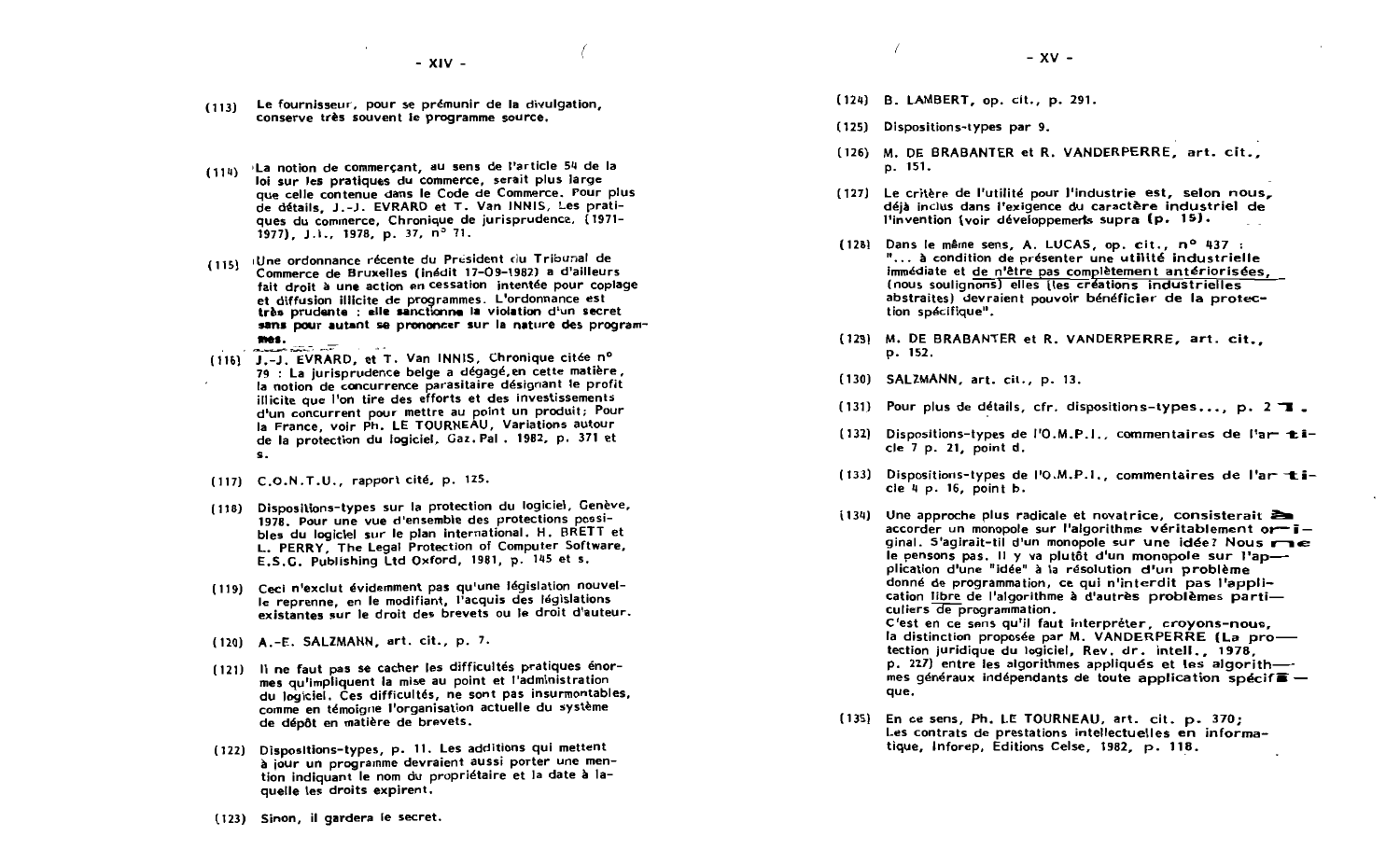#### **SERIE: CAHIERS DE RECHERCHE**

- 1. L. GEVERS, Competitive Equilibrium of the Stock Exchange and Pareto-Efficiency. Allocation under Uncertainty. Drèze. J.H. (éd.), London, Mac Milan, 1974.
- 2. H. GLEJSER. G. VAN DAELE&M. LAMBRECHT. First Experiments with an Econometric Regional Model of the Beleian Economy, Regional and Urban Economics, Vol 3-n° 3. pp. 301-304. 1973.
- 3. J.-Ph. PLATTEAU. Some Aspects of the Process of Development in Palestine  $(1878-1948)$ , June 1973.
- 4. Ph. CALLIER. Le nouveau numéraire international : le droit de tirage spécial, June 1975.
- 5. Cl. d'ASPREMONT and L. GEVERS, Equity and the Informational Basis of Collective Choice, Review of Economic Studies, 44 (2), 1977.
- 6. H. GLEJSER, On two New Methods to Deal with Truncation Remainders in Small Sample Distributed Lal Models with Autocorrelated Disturbances, International Economic Review. Octobre 1977.
- 7. H. GLEJSER, Testing an Hypothesis Across Regression Equations: Three Procedures, December 1975,
- 8. R. DESCHAMPS&L. GEVERS, Leximin and Utilitarian Rules : A Joint Characterization, Journal of Economic Theory, 17  $(1978)$ , pp.  $143-163$ .
- 9. L. GEVERS. On Interpersonal Comparability and Social Welfare Orderings, Econometrica 47, (1), Jan. 1979.
- 10. M. GERARDAH. GLEJSER. Les réponses de la Belgique à la crise économique, G.R. DENTON et J.J.N. COOPER (eds), The European Economy beyond the Crisis, DE TEM-PEL, Bruges, 1977, pp. 334-335.
- 11. M. GERARD&H. GLEJSER, De structurele problemen van de Belgische export gezien door de exporteurs, Economisch en Sociall Tijdschrijft, pp. 909-935, december 1976.
- 12. R. DESCHAMPS&L. GEVERS. Separability, Risk-Bearing and Social Welfare Judgements, European Economic Review. vol. 10,  $(1977)$ , pp.  $77-94$ , reprinted in "Aggregation and

Revelation of Preferences", J.J. LAFFONT (ed.), Northllolland 1979, pp. 145-160.

- 13. M. GERARD. H. GLEJSER&J. VUCHELEN. The Effects of Unemployment Benefits on Unemployment Rates: General Remarks and an Analysis of The Belgian Case, "Unemployment Insurance", H. GRUBEL, M. WALKER (eds), The Fraser Institute. Vancouver (1978), pp. 164-168.
- 14. B. JEHIN, Fiscalité, Dividences et Concentrations des Sociétés en Belgique. Cahiers Economiques de Bruxelles, 81, (1979) pp. 93-112.
- 15. L. GEVERS&St. PROOST, Some Effects of Taxation and Collective Goods in Postwar USA : A Tentative Appraisal. Journal of Publics Economics,  $8(1978)$ , pp.  $115-138$ .
- 16. H. TULKENS, Dynamic Processes for Allocating Public Goods: An Institution-Oriented Survey, Journal of Public Economics.  $8(1978)$ , pp.  $163-202$ .
- 17. J.-Ph. PLATTEAU, Le problème du sous-développement et la pensée économique classique. May 1977.
- 18. H. GLEJSER&J.C. JACQUEMIN, Truncation Remainder in Small Sample Panel Models with Distributed Lags and Autocorrelated Disturbances, September 1977, revised February 1978.
- 19. L. GEVERS, H. GLEJSER, Ph. LAMBOT&J.A. MORALES. The Pure Distribution Problem : An Empirical Approach. European Economic Review 10, 1977, pp. 183-189.
- 20. H. GLEJSER, A. JACQUEMIN&J. PETIT, Exports in an Imperfect Competition Framework: An Analysis of 1946 small Country Exporters, September 1977. Revised in January 1979, Forthcoming in the Quarterly Journal of Economics.
- 21. H. GLEJSER, Towards a Rehabilitation of stepwise Regression in Small Samples Possibly Affected by collinearity. Actes du 5e Colloque International d'Economie Appliquée.  $(J.P.$  Mariano,  $Ed.$ ).
- 22. L. GEVERS, H. GLEJSER&J. ROUYER. Professed Inequality Aversion and its Error Component, Scandinavian Journal of Economics, vol. 81 (1979), pp. 238-243.
- 23. M. GERARD, Fiscalité et Politique Industrielle en Belgique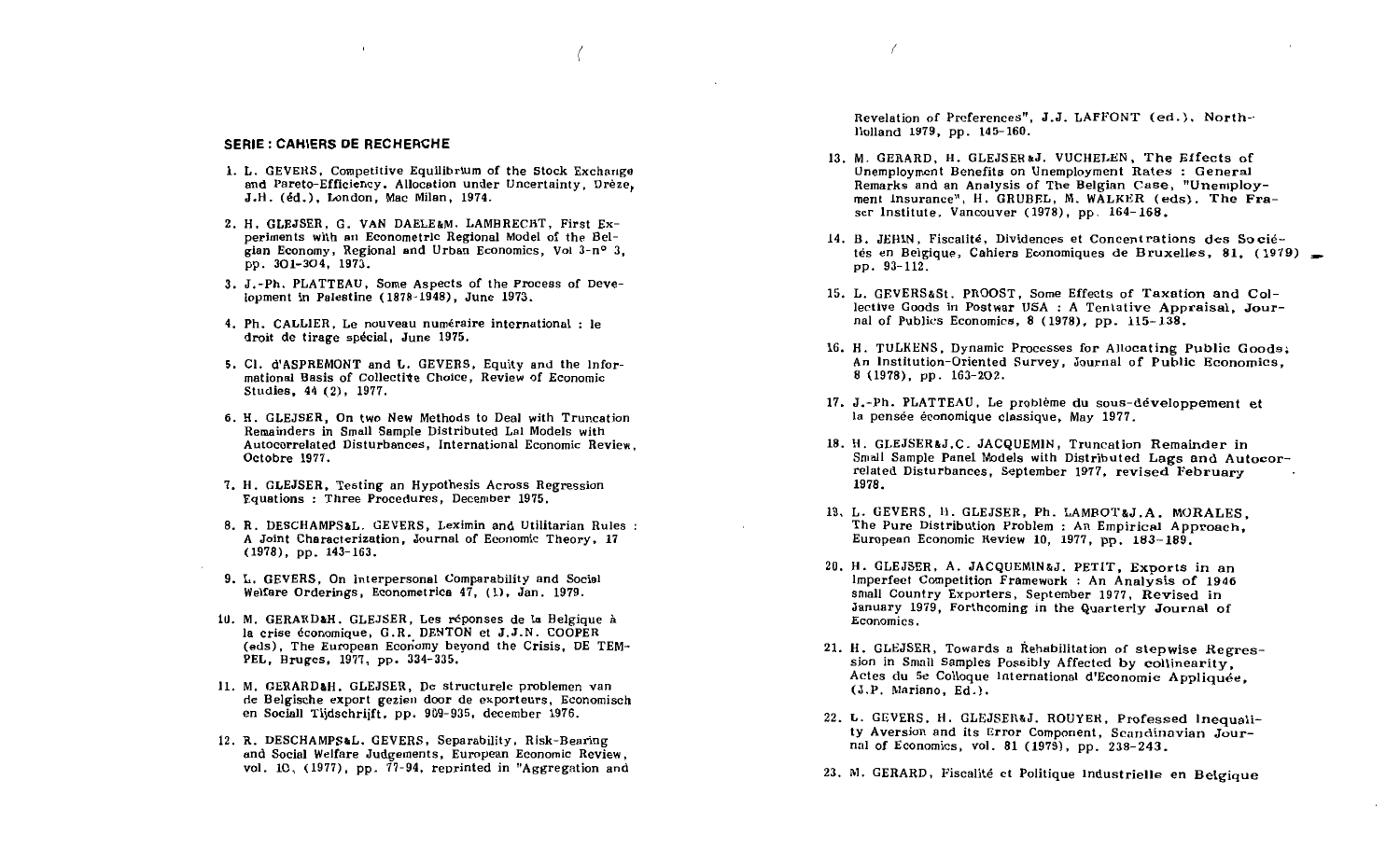Analyse Economique de quelques Mesures Récentes. (1965-1978), Recherches Economiques de Louvain 44 (4), december 1978, pp. 367-399.

- 24. L. GEVERS and J. ROUYER, Efficiency and Income Equality : Some American Tradeoffs, Cahiers du Séminaire d'Econométrie.  $21.$  pp.  $123-148.$
- 25. R. DESCHAMPS, Les Politiques Economiques Keynesiennes et le sous-emploi, Annales de l'Economie Publique Sociale et Coopérative, Mars 1979, pp. 117-132? Repris dans Problèmes Economiques. nº 1641, 3. oct. 1979, pp. 23-30.
- 26. M. GERARD, Investissements dans les Branches d'Activités. Conjoncture et Politique Economique, une Etude Econométrique pour la Belgique (1953-1976), Cahiers Economiques de Bruxellea, 21ème Semestre 1979, pp. 167-192.
- 27. F. LOUVEAUX, Optimal Scheduling of Income-Tax Prepayments with the Application to the Belgian Case. European Journal of Operational Research, 9, (1982), 26-32.
- 28. H. GLEJSER, K. GOOSSENS&M. VANDEN EEDE. Interindustrv versus Intra-Industry Specialization in Worl Trade, January 1979, Abstract forthcoming in Economics Letters.
- 29. J. CATTIERS&H. GLEJSER, How Small and Open are Small and Open Economies, August 1979.
- 30. H. GLEJSER&M. DESPONTIN, Estimating Regional Employment Functions in Small Sample Models, September 1979.
- 31. F. LOUVEAUX&Y. SMEERS. A Stochastic Model for Electricity Generation, Modelling of Large-Scale Energy Systems. W. Hafele (ed.), L.K. Kirchmayer Ass. ed., Bergamon Press, 1981, pp. 313-320.
- 32. J.-Ph. PLATTEAU, J. MURICKAN, A. PALATTY and E. DEL-BAR. The working of the rural Credit Market in a Backward Area : the case of a Traditional Fishing Village in South Kerala. Mars 1980, in Economic and Political Weekly (Bombay).
- 33. F. LOUVEAUX, J.-F. THISSE and H. BEGUIN, Location theory and Transportation Costs. Avril 1980. A paraître dans Regional Science and Urban Economics.
- 34. M. COIPEL. Les réactions de la doctrine à la création du droit par les juges. Paru dans les "Travaux de l'Association Henri Capitant".
- 35. J.-P. ABRAHAM, A. BERCKMANS, Ph. DEFEYT, M. GE-RARD, P. KESTENS, P. LOWENTHAL, P. REDING, Fr. THYS-CLEMENT, Les Effets macro-économiques d'une réduction des impôts en Belgique. Cahiers Economiques de Bruxelles, n° 85. 1er Trimestre  $1980, pp. 3-30.$
- 36. J.-Ph. PLATTEAU, Malthus et le Sous-développement ou le problème de la cohérence d'une théorie. Mai 1980.
- 37. Ph. de BRACONNIER, Essai d'évaluation du stock métallique de la Belgique de 1878 à 1913, "Revue de la Banque", Bruxelles, cahier 8/9, Septembre 1980, pp. 135-137.
- 38. J.-Ph. BIETTE, J. CATTIER, L. GEVERS&B. JEHIN. Trading off total income equality: elasticity estimates for Britain, Belgium and the United States, December 1980.
- 39. F. LOUVEAUX&Y. SMEERS. Stochastic Optimization for the Introduction of a New Energy Technology, March 1981.
- 40. Y. POULLET, Les garanties bancaires dans le commerce international : analyse économique d'un phénomène juridique, juin 1981.
- 41. J.-Ph. PLATTEAU, J. MURICKAN and E. DELBAR. Interlinkage of Credit, Labour and Marketing Relations in Traditional Marine Fishing: The Case of Purakkad (Kerala), September 1981.
- 42. J.-Ph. PLATTEAU, Classical Economics and Agrarian Reforms in Overpopulated Areas : The Radical Views of the Two Mills, Octobre 1981.
- 43. H. GLEJSER, Towards a Theory of the Choice of the Design Matrix in Least Square Theory, September 1981.
- 44. P. RUMMENS, P. VULSTEKE, Les analyses Sémiologique et Rhétorique au Service de la Création Publicitaire. Février 1982.
- 45. J.-Ph. PLATTEAU, Projet coopératif et réalité rurale dans le Tiers-Monde : vers une réflexion fondamentale et vers une redéfinition des termes du débat. Juin 1982.
- 46. B. DUTTA, L. GEVERS, On Majority Rules and Perfect Equilibrium Allocations of a Shrinking Cake, a paraftre